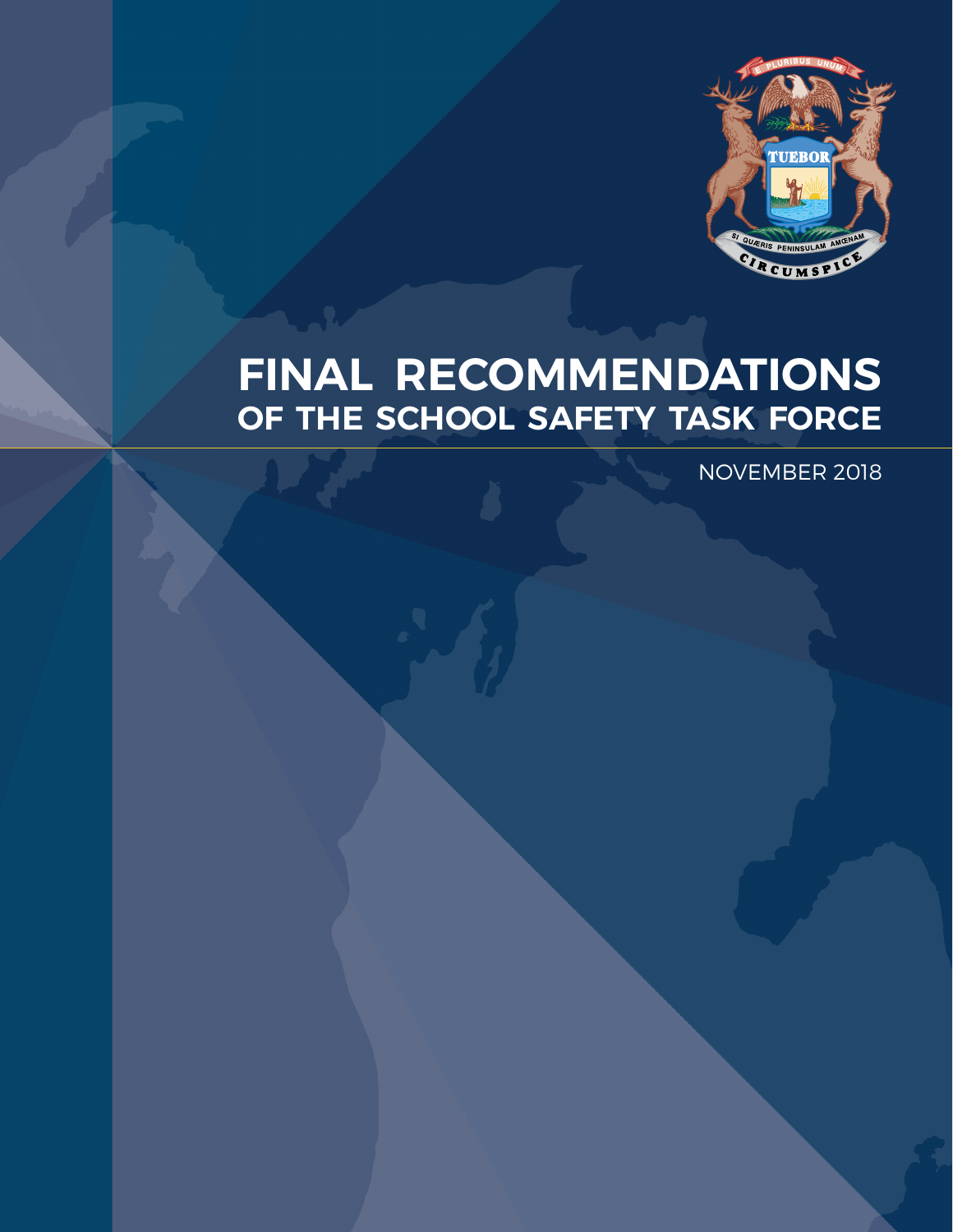A safe school environment is paramount to the health and well-being of Michigan's students and school personnel. Families trust that when their children are in school, they are safe, and measures are taken each day to ensure their continued safety, so they can focus on growing and learning. The possibility of a significant violent act occurring in our schools is reason enough to prepare for such an event in advance.

It was this desire that moved Governor Rick Snyder to create the School Safety Task Force in April 2018, with the charge of identifying structural and policy recommendations for collaboration, planning, and assessment of school infrastructure and safety policies.

"School safety is a complex and emotional issue that requires the leaders of this great nation to balance long-standing customs with emerging threats that impact all Americans," said Gov. Rick Snyder. "The topic deserves thoughtful and comprehensive action in Michigan and nationwide to properly address each aspect and create an educational environment that fosters the emotional well-being of our children and helps prevent violent behavior."

Michigan has been on the forefront of school safety efforts since 1999, when Michigan schools were first directed to develop school safety plans through Public Act 102 of 1999. Even so, the task force found there is more that can be done to enhance and expand upon various initiatives that have occurred in subsequent years to ensure stable learning environments for Michigan students.

While some identified actions can begin immediately, many of the recommended actions detailed in this report will require either funding or legislative changes, or a combination of both, to carry out the recommendation.

This report is proudly presented on behalf of the School Safety Task Force, whose members are detailed below, and the many subject matter experts who participated in the various sub-committees responsible for developing these recommendations.

**Col. Kriste Kibbey Etue, Chair** *Director, Michigan State Police*

**Mr. Kyle Guerrant** *Michigan Department of Education*

**Ms. Nancy Vreibel** *Michigan Department of Health and Human Services*

**Rev. Cory Chavis, Canton** *Representing Parents*

**Mr. Nicholas Dent, Marshall** *Representing Teachers*

**Mr. David Forystek, Fenton** *Nominee of the Speaker of the House*

**Mr. Brian Gard, Rockford** *Nominee of the Senate Majority Leader*

**Ms. Patricia Kovacs, St. Clair Shores** *Nominee of the Senate Minority Leader*

**Mr. Rick Joseph, Royal Oak** *Nominee of the Minority Leader of the House*

**Mr. Larry Johnson, Kentwood** *Representing School Administrators*

**Chief Paul Lauria, Mount Pleasant** *Representing Law Enforcement*

**Ms. Elizabeth Newell, Williamston** *Representing Mental Health Professionals*

**Mr. Nolan Wright, Saline** *Representing Students*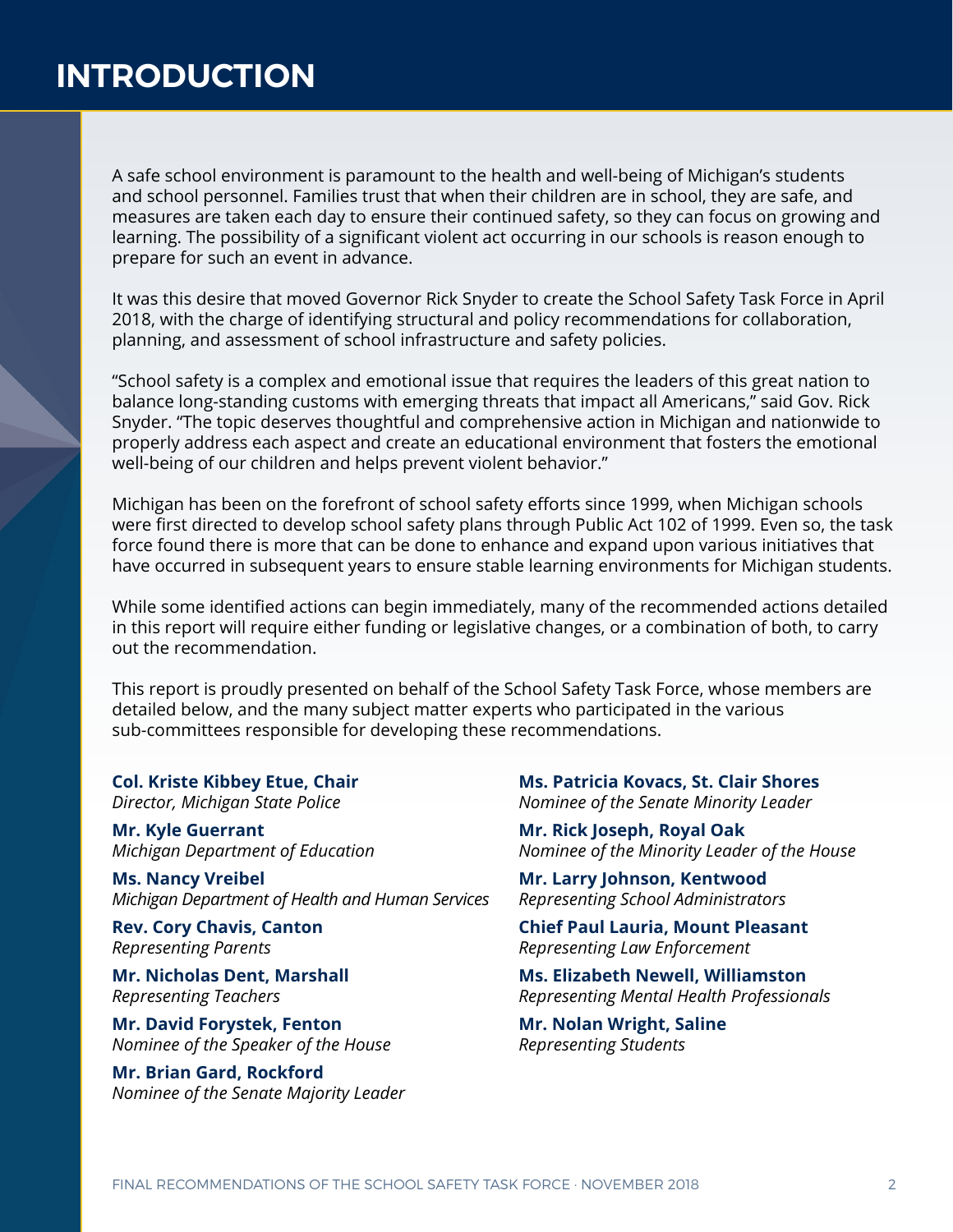## RECOMMENDATION 1:

**Schools should complete a physical security assessment by October 2019 using a state approved assessment tool and every three years thereafter unless major construction is completed. If so, a physical security assessment should be completed immediately after the construction is finished.** 

The security assessment identifies the school's capabilities and gaps such as Security-Emergency Management, Security Force, Entry Control, Fencing and Gates, Parking and Barriers, Building Envelope, and Closed-Circuit Video-Video Surveillance Systems (CCV-VSS). In 2014, the Department of Homeland Security (DHS) K-12 School Security Assessment was included with the State of Michigan, All-hazards Emergency Operations Planning Guidance. This was a proactive way that allowed school personnel to evaluate current security practices and identify ways to mitigate against safety threats. In 2018, the DHS updated the assessment. The MSP Emergency Management and Homeland Security Division is currently taking the assessment questions and creating an application that allows schools to conduct the assessment in a more user-friendly way and potentially send the results to a common platform for emergency management officials and emergency responders. Each selected answer will automatically generate an option for consideration that school personnel may wish to implement to harden their facility.

## RECOMMENDATION 2:

**All schools should implement minimum security requirements for interior rooms. These include, but are not limited to:**

- **1. A designated area that is out of view of any intruder from the room door/inside windows during an active violence or threatening situation**
- **2. A visual indicator consistent between buildings of where the area is located should be used**
- **3. Solid core door**
- **4. Ability to secure the door from the inside of the class without going in to the hallway**
- **5. Outward opening doors**
- **6. Physical protection on windows to prevent intrusion/breakthrough (grating, wire, film, etc.)**
- **7. A way to deploy a covering to obscure observation from the exterior (blinds, shades, etc.)**
- **8. Anti-intrusion/barricade device for doors that open inward to prevent intrusion from the exterior, including control method for the device, from an active threat**
	- **• Any device used shall comply with building and life safety codes**
- **9. Access to two-way public address system**
- **10. Access to phones (hard line preferable)**
- **11. Labeling on exterior windows with the room name/number that matches the interior door name/number to the room**
	- **• Numbers should be a minimum of eight inches in height and contrast in color from the background (reflective is preferred)**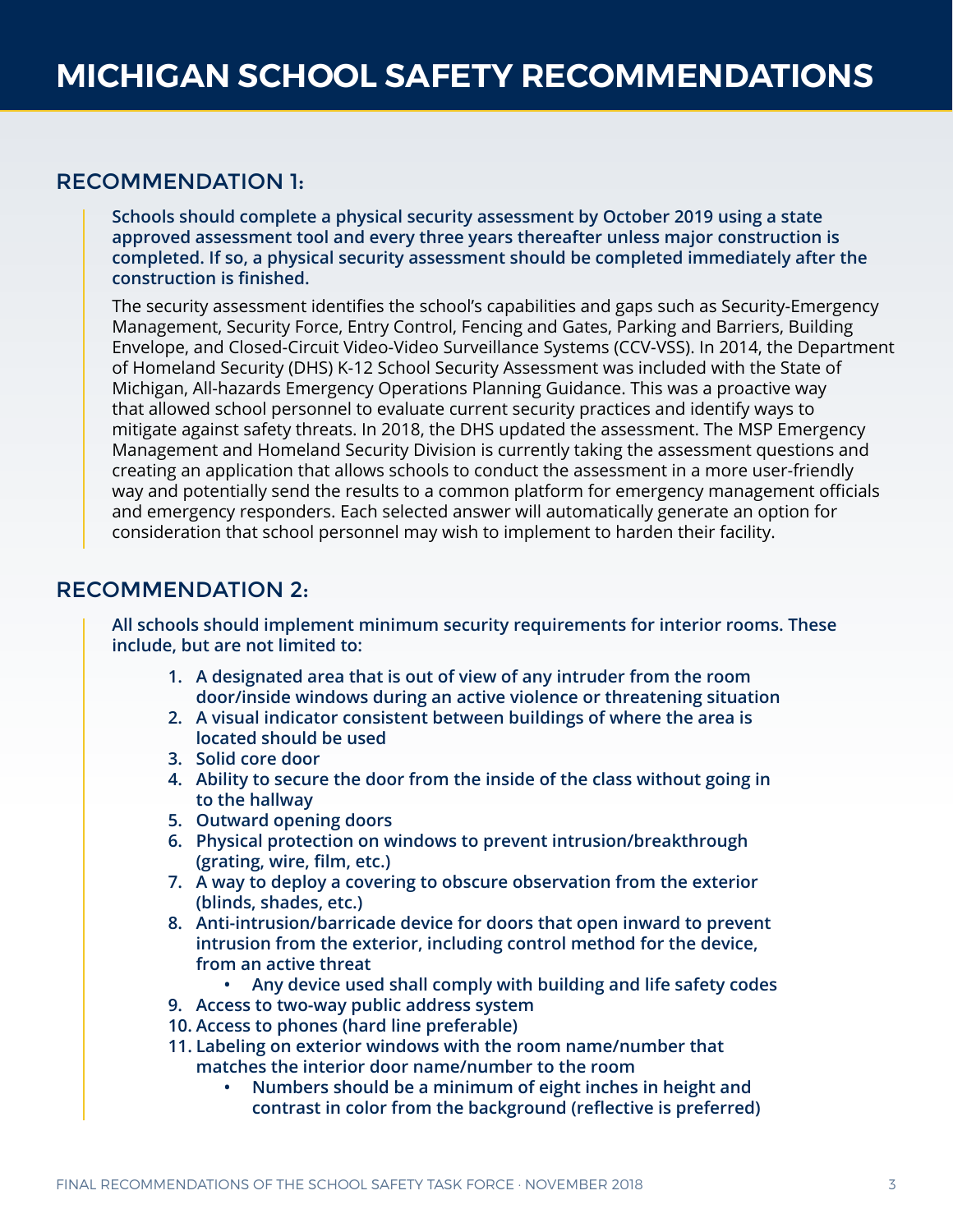The above recommendations are not in order of importance. Schools must have measures in place to keep students and staff safe from those trying to get inside with the intent of conducting violent acts. Interior rooms in schools need to have minimum safety requirements which should be a part of the school emergency operations planning, training, and exercising.

# RECOMMENDATION 3:

**All schools should implement minimum exterior security requirements. These include but are not limited to:** 

- **1. Single point of entry during operational hours including weekends and special events**
	- **• A safe vestibule style of entry in place at the main entrance**
- **2. Signage should be in place designating visitor entrances** 
	- **• External doors should be numbered on both sides of the doors beginning at the main entrance and moving in a clockwise direction around the building**
	- **• Numbers should be: located on or near the top of the door; visible to emergency responders; a minimum of eight inches in height, contrasting in color from the background of the door (reflective is preferred)**
- **3. Impact rated vehicle barriers at all entrances and at all areas of mass gathering before and after school (bus loading and unloading zones)**
- **4. Lighting clear and overlapping patterns of light coverage on all entrances, pedestrian walk ways, and parking areas**
- **5. Locking doors for all exterior entrances with high security mechanical or electronic locks**
- **6. Landscaping to minimize areas of concealment in and around facilities that is consistent with Crime Prevention Through Environmental Design (CPTED)**
- **7. Establish a clear zone around barriers and fences and restrict landscaping from obstructing views from the building**
- **8. Designation of student, employee, and visitor parking areas and ensure there is appropriate signage**
- **9. All receptacles/containers should be placed a minimum of 25-feet from school entrances**
- **10. Any new buildings or construction should use materials that have inherent durability (e.g. cast in place reinforced concrete and steel construction)**
- **11. All external, openable windows should be able to be secured from the interior and locked**
- **12. Generators, heating, ventilation, air conditioning units, air intakes, and utility connections should be secured, preferably behind fencing**
- **13. All students, staff, and visitors should have visible identification while on the campus**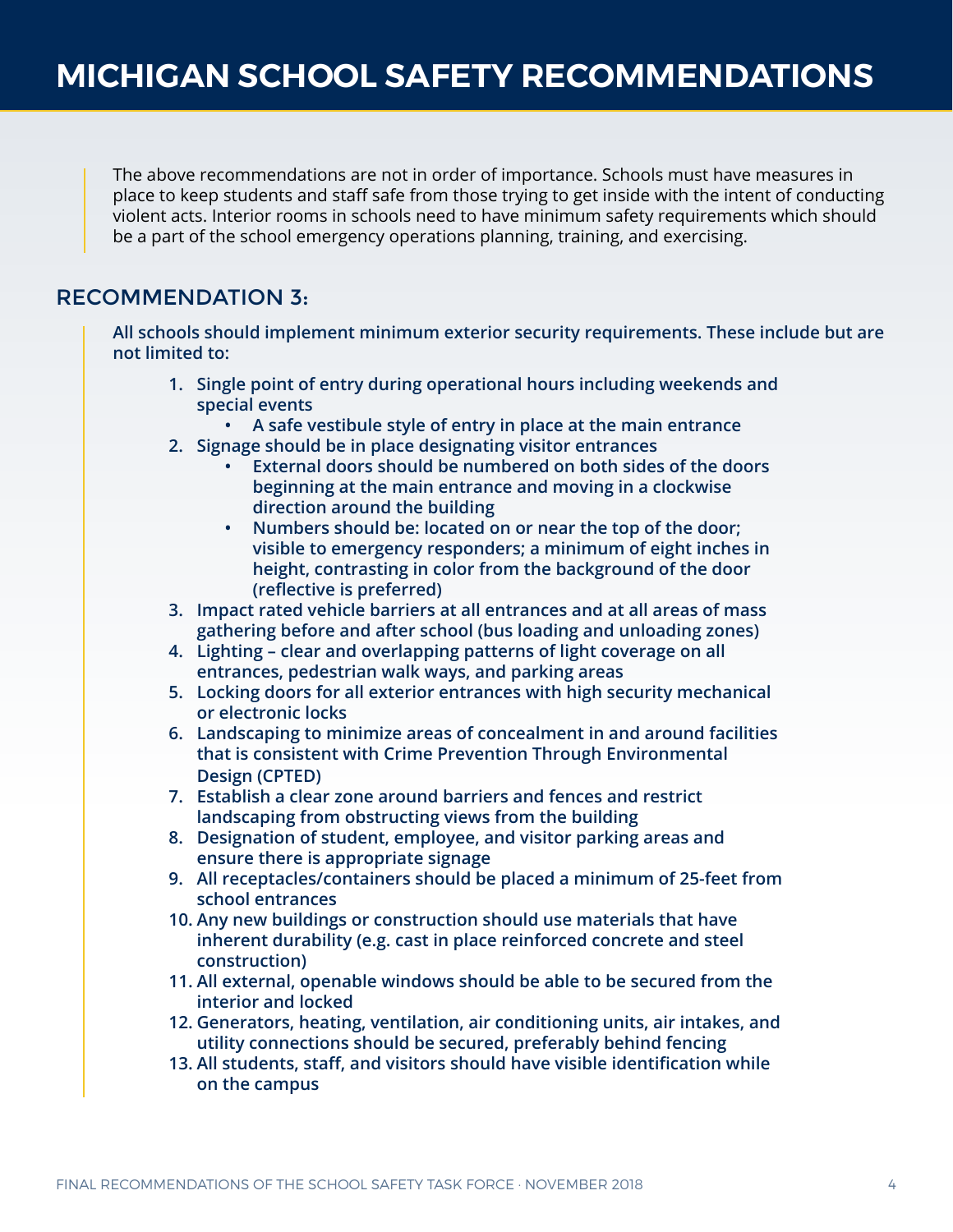- **14. Doors should have non-removable hinges and high security locks**
- **15. Emergency exit doors should utilize an automatic door closer and exit hardware that are compliant with applicable life safety codes**
- **16. Doors should be of heavy construction (e.g. metal and/or heavy glass)**
- **17. Roof access should be limited and secured**
- **18. An intrusion detection system should be in place on external doors and windows**
- **19. Mass notification speakers and visible alarm notification should be on the interior and exterior of the building so notifications can be heard from any location**

Physical security at schools and changes that promote efficient and effective response by emergency responders is essential. The above recommendations are not in order of importance. It is essential that entrances to school buildings are secured during school hours as well as on weekends and evenings during school functions.

### RECOMMENDATION 4:

**Develop and deliver training on the state All-hazards Emergency Operations Planning (EOP) Guidance. This includes making available a web-based training system, a review of tools, and providing technical assistance (local/state/federal) on filling out the EOP template and a standardized drill/exercise completion form.** 

Although EOP guidance and template was sent by the Michigan State Police to all school principals, superintendents, law enforcement chiefs and sheriffs, and local emergency management coordinators in 2014, the familiarity with these documents is not as robust as it should be. Rolling out comprehensive training on the EOP documents, as well as the use of a web-based training system, will make school safety training more user-friendly and institutionalized.

# RECOMMENDATION 5:

**The All-hazards Emergency Operations Planning (EOP) Guidance "Quick Action Guides for classrooms" should be condensed and easier to use and implement. More useful action guides should be developed for use by office/administrative/district/crisis response team personnel.**

A review of the 2014 EOP was conducted in 2018 and the EOP Guidance and EOP template was again sent to school superintendents, principals, local and state emergency management coordinators, Emergency Medical Services, fire, and law enforcement agencies to provide feedback. The feedback identified the need for condensed action guides for classrooms with more robust action guides for office/administration/crisis response team personnel.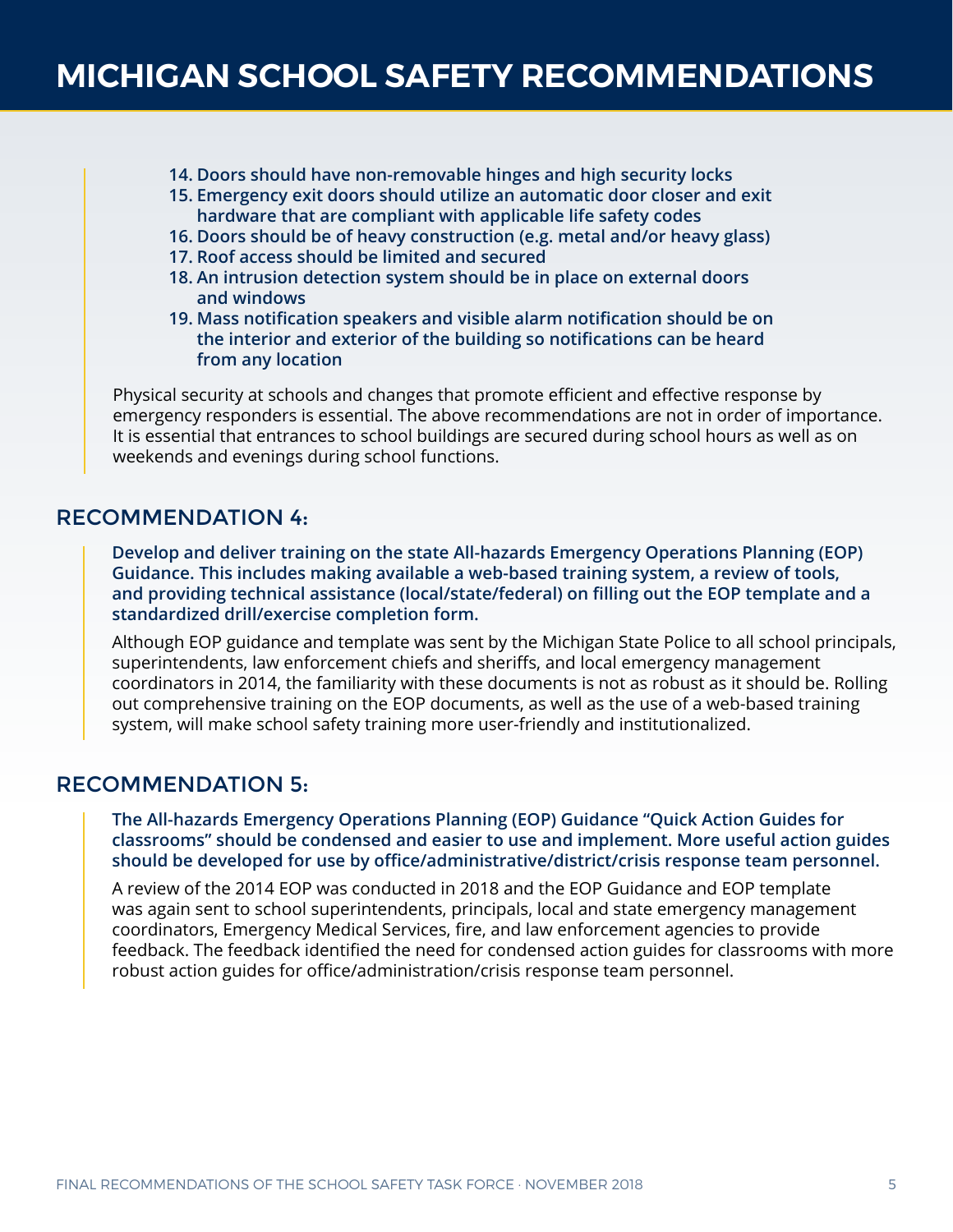## RECOMMENDATION 6:

**Schools should be required to update and make available for review their All-hazards Emergency Operations Plan (EOP) to the local Emergency Management Coordinator (as identified under PA390 of 1976 as amended) within 30 days after the first day of school. Any school not in compliance should not be eligible for school grants and/or other available discretionary funding.**

There are schools that still do not have an EOP in place or do have one in place, but it is not adequate. Without a procedure to audit which schools have complete/updated plans, the trend

of not completing and/or updating EOPs will continue. Schools can use their own format to create their EOP as long as it meets the intent and encompasses key components of the state EOP.

## RECOMMENDATION 7:

**Amend MCL 29.19 to reflect emergency drill language that eliminates unclear timing references for fire drills, reflects consistent industry language in drill practices, and provides reporting mandates to law enforcement and emergency management officials.** 

More than 30 states have emergency drill mandates that require fire drills to be conducted at least once a month. While Michigan currently has mandates for fire drills under MCL 29.19, the language lends to confusion over the number of drills that need to be conducted during spring and fall seasons. While Michigan's severe weather, lockdown and reverse evacuation drills are

*"One major problem we have today is that many schools, both public and private, don't have comprehensive school safety plans. And of those that do, we as a state aren't sure what those plans look like, if they meet basic safety standards, or are made aware of any incidents that occur. To help us solve this problem, we need to update and strengthen school safety plans to be more comprehensive with new tools and best practices for assessing, preparing for, responding to, and reporting violence and emergency threats, as well as update Michigan's All Hazards Emergency Operations Planning Guidance for Schools."*

- Gov. Rick Snyder

some of the nation's most robust, education administrators and public safety officials have long criticized the complexity of language in our current statute regarding the number of required seasonal fire drills. This amendment would maintain the current number of required fire drills, leaving discretion to schools (with general prohibitions) on when to conduct them. In addition, a completed drill schedule should be available for review by law enforcement and emergency management officials. At present, schools are only mandated to report to local emergency management officials that drills are scheduled, not completed.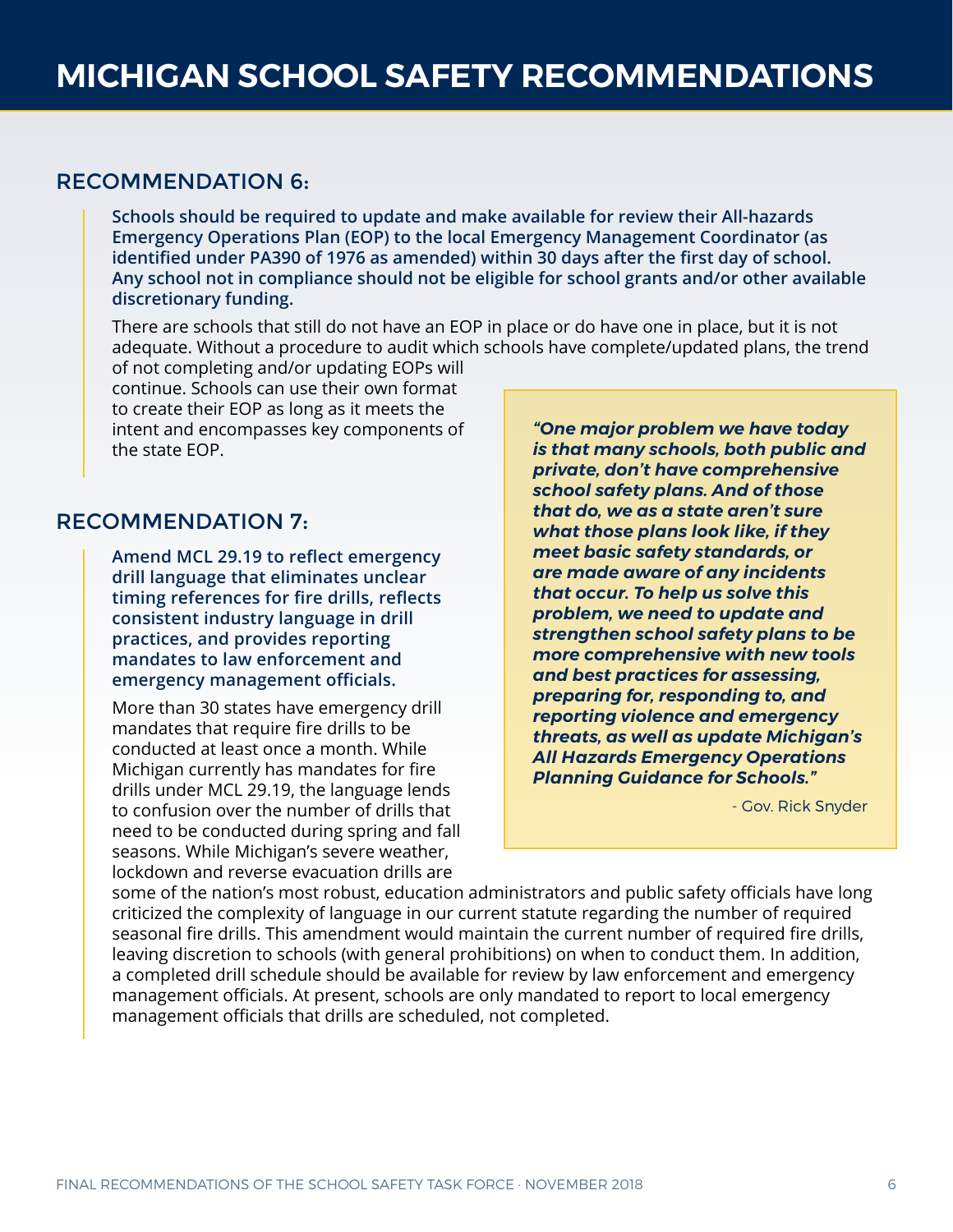### RECOMMENDATION 8:

**A secure website for school officials, emergency responders, and emergency management coordinators should be created to house all school safety related items (EOP templates, EOP guidance, reference documents, etc.). The website should be integrated into existing password protected websites schools currently utilize.**

There are currently numerous resources but no central repository that is easily accessible.

### RECOMMENDATION 9:

**Behavioral health considerations should be integrated throughout the All-hazards Emergency Operations Planning (EOP) Template and Guidance for schools.** 

Suggested behavioral health content has been submitted for inclusion within the current edition of the EOP Guidance for schools.

## RECOMMENDATION 10:

**Legislation shall consider standard definitions for the terms "lockdown," "secure mode," "shelter in place," "reverse evacuation," and "room clear" to be used throughout the state. All schools should operate in secure mode during instructional time.**

There has been confusion between school districts and even in school buildings with some school safety terminology. Color codes were a frequent way to let school personnel know an incident was occurring. Common language is being used more often to avoid confusion, especially for substitute teachers or volunteers who likely were not trained on what the codes meant. Use of common language ensures that responders and school officials have a standard operating procedure to ensure an effective and safe response.

- A lockdown is appropriate when there is an existing threat in or at the campus or facility site or is expected to arrive at those locations soon.
- Secure mode should be used when it is determined that a lockdown is not necessary but heightened security is needed due to a potential external threat. All schools should be in secure mode during instructional mode. This allows instruction to continue in a normal manner; however, access to the building, movement throughout the building, and student activities outside are limited and monitored.
- Shelter in place should be used when conditions are safer inside the building than outside (e.g. severe weather, hazardous materials incident nearby, etc.).
- Reverse evacuation should be used when students and staff need to move rapidly but in a systemic fashion from an outdoor area to an indoor area where they can be protected from a threat.
- Room clear should be used when students need to be evacuated from a specific place in the school to a safer location in the school to protect them from harm or to enable school employees and/first responders to address an incident.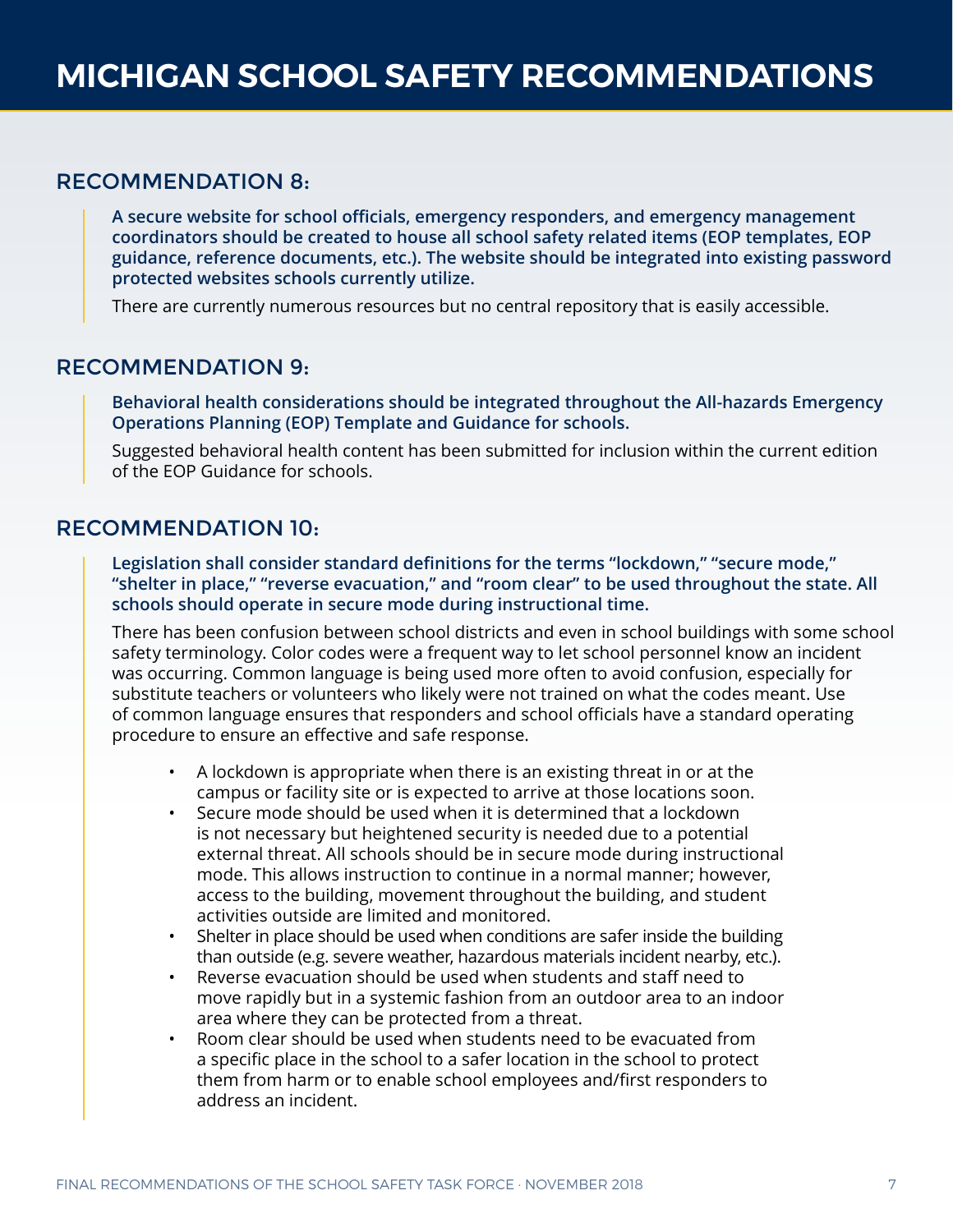# RECOMMENDATION 11:

**The Department of Licensing and Regulatory Affairs, specifically the state Fire Marshal and Bureau of Construction, will provide additional guidance to assist schools with preparing for modern day threats while remaining in compliance with building and life safety codes.**

To put in place security measures, some schools have implemented tactics that may violate fire, building, or safety codes. There are several examples of this that should be thoroughly discussed, and guidance should be written and distributed.

Additionally, there have been discussions and concerns raised on suspects using fire alarms to draw students and staff into hallways or open areas during active violence incidents. The use of Positive Fire Alarm Sequence to delay evacuation during alarms while the cause of the alarm is determined, as well as the removal of fire alarm pull stations (as long as the removal is in compliance with all applicable codes), should be further discussed.

# RECOMMENDATION 12:

**The OK2SAY program should be identified and adopted by schools for students to report information about suspicious behaviors, bullying, suicide threats, anxiety, drugs, etc.** 

- Proven and effective since program deployment in 2014
- Five reporting mechanisms
- Early warning system to prevent harm or tragedies before they occur
- Provides an easy single statewide point of contact
- Source for mental health and human services information and referrals
- More than 4,600 tips received in 2017
- Reporting available 24/7/365 to highly trained technicians
- More than 2 million students, parents, and residents have participated in OK2SAY presentations
- 90% of school officials and law enforcement indicated the information provided by OK2SAY was useful
- 70% of respondents were unaware that a problem existed prior to OK2SAY reporting the tip

Currently the OK2SAY program does not have any dedicated funding source for outreach and awareness. Dedicated funding will allow for sustained presentations and appropriate advertising and promotion of the OK2SAY program across the state utilizing multiple social media platforms. Advertising should utilize direct marketing, broadcast media, print, media, support media, and product placement. As advertising, program promotion, and awareness grows, so will Michigan's student safety.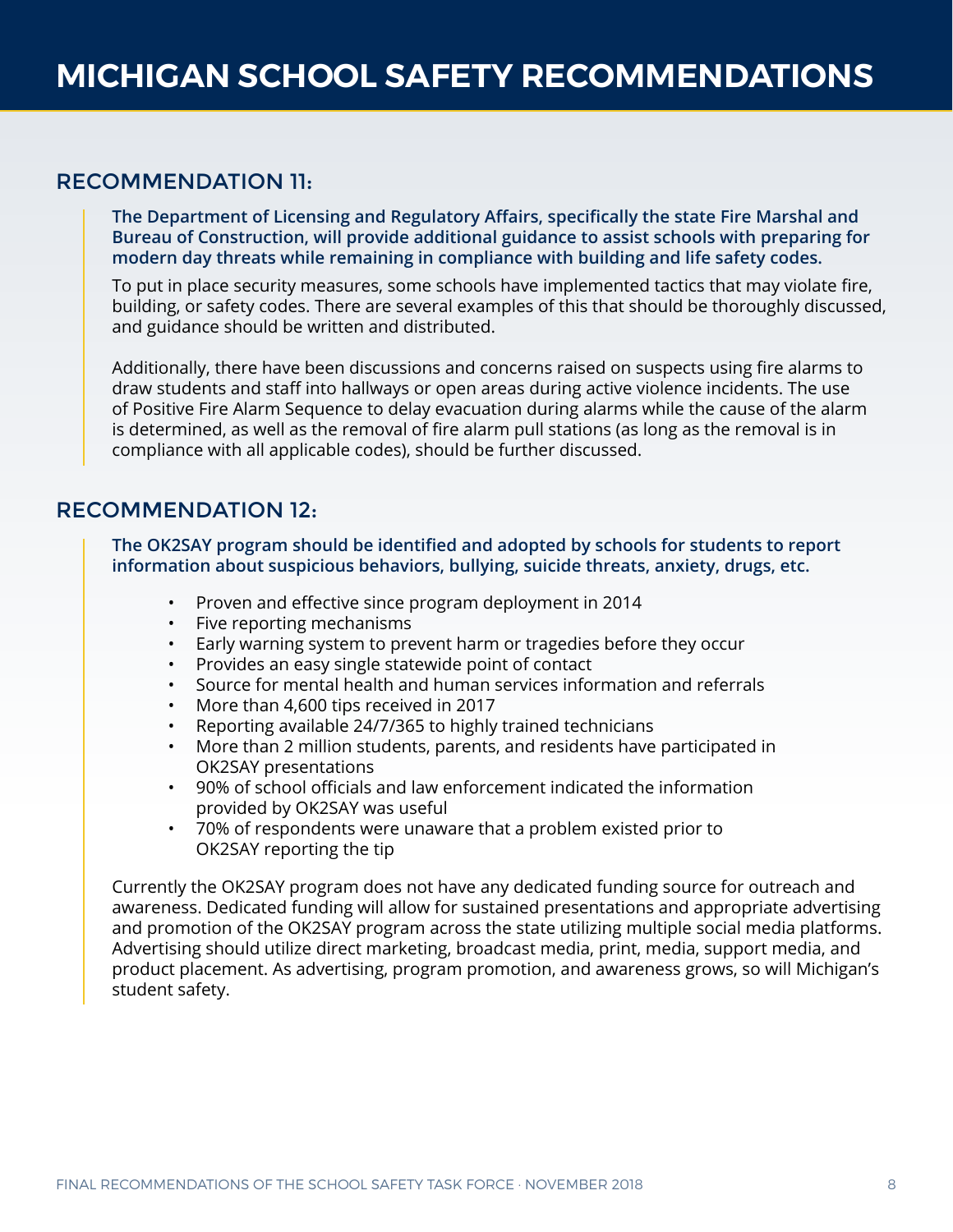## RECOMMENDATION 13:

**Encourage school districts/charter schools/private schools to incorporate OK2SAY presentations, provide emergency contact information to the OK2SAY program, and complete outcome reports.** 

OK2SAY training needs to be incorporated for all school employees, volunteer staff, students, and parents. It is recommended that this training be similar to the now required concussion protocol training. The training could be delivered through a video viewed at the beginning of each school year and made available throughout the year as needed.

A requirement needs to be added within a school's All-hazards Emergency Operations Plan to conduct at least one OK2SAY presentation every three years. Schools would also be required to provide the OK2SAY program administrators with a minimum of two after-hours contact numbers for school administrators. Schools and law enforcement officials would be required to complete outcome reports within 72-hours of receipt from the OK2SAY program.

# RECOMMENDATION 14:

**The technology associated with tip referrals within the OK2SAY system should be updated.** 

The database currently used by the MSP for the OK2SAY program lacks the ability to properly utilize artificial intelligence to link disparate tips to a singular case. This has been proven time and time again nationwide as a cause for law enforcement missing critical information surrounding behavior traits associated with school attacks.

# RECOMMENDATION 15:

**The sunset provision attached to Public Act 183 of 2013, which established the OK2SAY program, should be eliminated.**

The original repeal date of Public Act 183 was October 1, 2017. Public Act 100 of 2017 established a new repeal date of October 7, 2021. House Bill 5850 and Senate Bill 957 of 2018 would eliminate the repeal date completely and establish OK2SAY as a permanent program. Without the elimination of the sunset provision, student safety will be in jeopardy during future legislative sessions.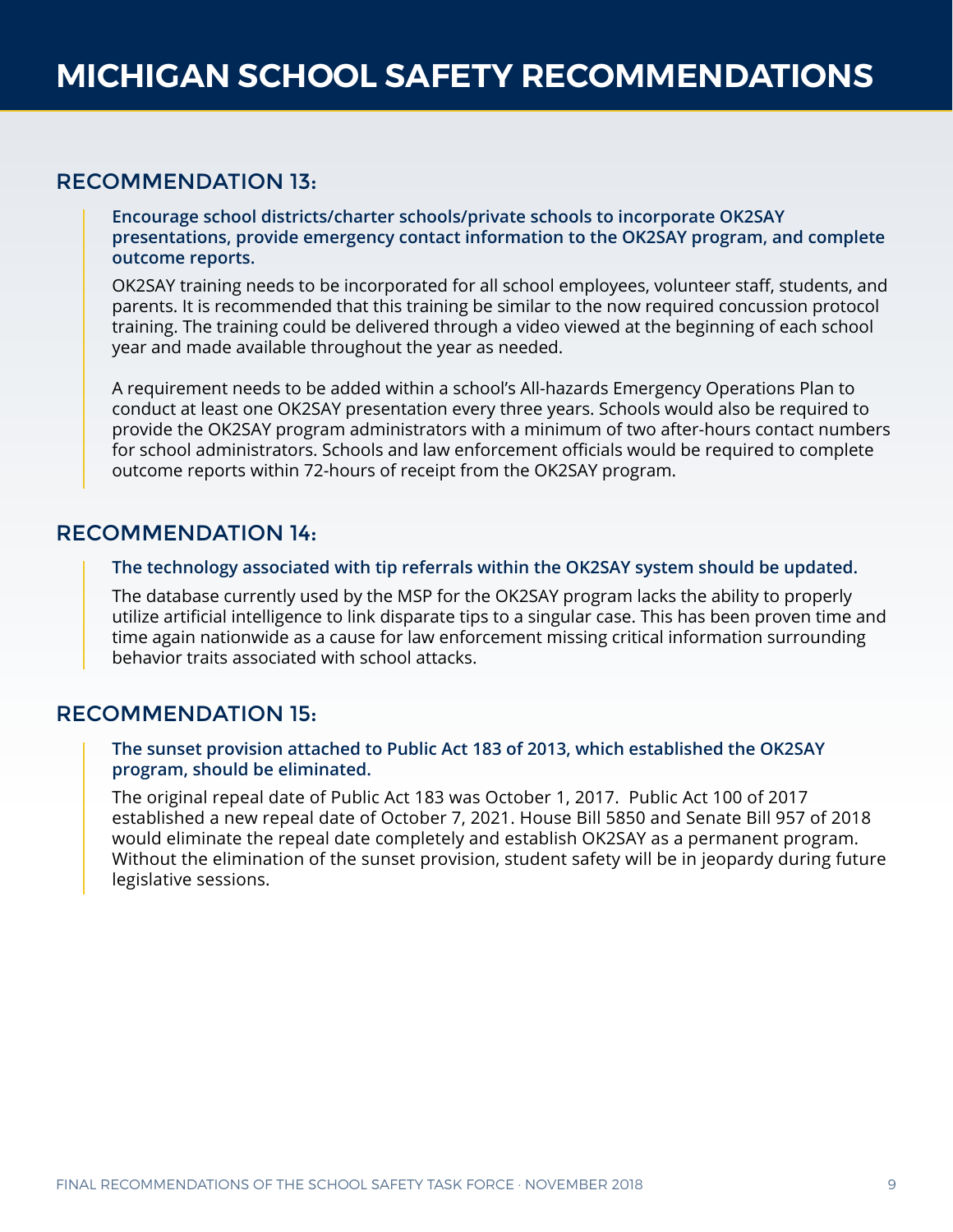### RECOMMENDATION 16:

**The definition and determination of what is confidential reporting versus anonymous reporting should be made and publicized. Confidential reporting appears to be the primary method which should be used when defining Michigan's OK2SAY program and any associated executive orders or legislation. (Executive Order 2018-5 uses "anonymous")**

Almost all contact with OK2SAY technicians involves two-way communication with the student reporting the incident electronically. Once the technician informs the student that disclosing their identity is prohibited by law without a court order, the students begin to open-up a dialogue that has proven itself invaluable to the program's success and has prevented serious outcomes on numerous occasions. Anonymous reporting allows for false reporting as reported by states with anonymous student safety tip lines. As false reporting increases, program integrity and effectiveness has the potential to decrease.

# RECOMMENDATION 17:

#### **Define roles of individuals involved in school safety and security into three separate tiers.**

#### **Tier One:**

The first tier consists of those who are School Resource Officers (SRO). These individuals are fully empowered, Michigan Commission on Law Enforcement Standards (MCOLES) licensed law enforcement officers employed by law enforcement agencies. SROs are assigned to work in and around the public/charter/private school or school district educational buildings and facilities and function as the primary liaison between law enforcement and the school community.

#### **Tier Two:**

The second tier consists of any employee, or contractor, of the public/charter/private school or school district who specializes in school safety and security. These individuals are not MCOLESlicensed law enforcement officers but are utilized by the school to function specifically as school safety and/or security personnel. This tier also includes former or retired law enforcement officers who left their agency in good standing. These individuals may or may not be armed with firearms, TASERs, pepper spray, handcuffs, impact weapons, and other weapons and/or equipment usually associated with security personnel.

#### **Tier Three:**

The third tier consists of school staff who have primary responsibilities other than school safety, yet are assigned secondary duties to help maintain a safe learning environment. These individuals are employed by the public/charter/private school or school district primarily for the educational/ operational function of the facility (e.g., principals, teachers, counselors, maintenance personnel, etc.), but also have specified safety tasks and responsibilities.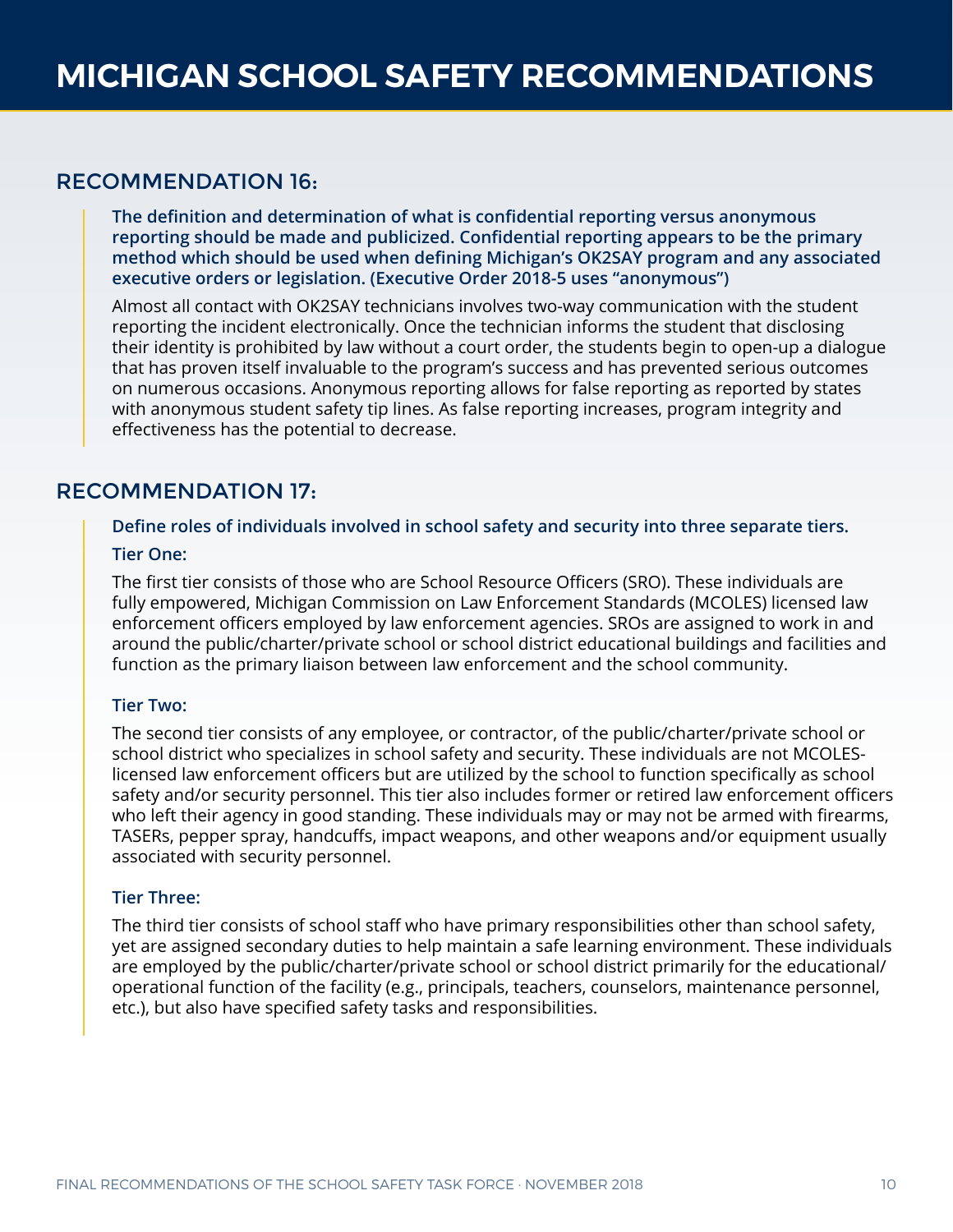# RECOMMENDATION 18:

#### **Require specific training for those involved in school safety and security.**

#### **Tier One: School Resource Officer**

The primary role of the School Resource Officer (SRO) is to be an effective asset to the school environment by acclimating to the school culture and developing rapport with the student population and school staff. The SRO needs to successfully navigate the sensitive, and sometimes political, nature of a school district and administration, while also possessing the knowledge, skills, and abilities to be an effective liaison between the school community and law enforcement.

The SRO might also have to make an arrest during a criminal incident or respond to a school emergency. Based on the unique role and wide range of responsibilities of a SRO, it is recommended that all SROs receive position-specific training in addition to the training they received to be a law enforcement officer.

#### **Tier Two: School Safety/Security Personnel**

The primary roles and responsibilities of the school safety officer, school security officer, and those who specialize in school safety and security are determined by the respective school district. However, those who specialize in school safety and security must be trained to their specific duties and responsibilities as they relate to school safety during normal school operations, as well as during a crisis.

The following general training topics were deemed germane to school safety and security personnel, are consistent with the NASRO training offerings for non-sworn personnel, and are supported by research:

Legal Authority/Limitations of Non-MCOLES Licensed Security Personnel; Communications Skills; De-Escalation Tactics and Techniques; Physical Controls for a K-12 Educational Institution; Cultural Competence; Mandatory Reporting Protocols; Target Hardening; Crisis Intervention & Prevention (CPI); Familiarity with Law Enforcement Response to School Emergencies; Mental Health Services.

#### **Tier Three: School Staff**

The primary roles and responsibilities of the school staff performing safety and security duties are determined by the respective school district. These staff members must be adequately trained to assume specific duties as they relate to school safety during normal school operations, as well as during a crisis. This training, and any response to an emergency, should be based on a multijurisdictional approach to school safety.

The following general training topics were deemed germane for the school staff, are consistent with the NASRO training offerings for non-sworn personnel, and are supported by the research:

Legal Authority/Limitations of Non-MCOLES Licensed School Personnel; Communication Skills, De-Escalation Tactics and Techniques; Cultural Competence; Mental Health Services; Emergency Operations Plan and Emergency Response Procedures; Incident Command System; Target Hardening; Familiarity with Law Enforcement Response to School Emergencies.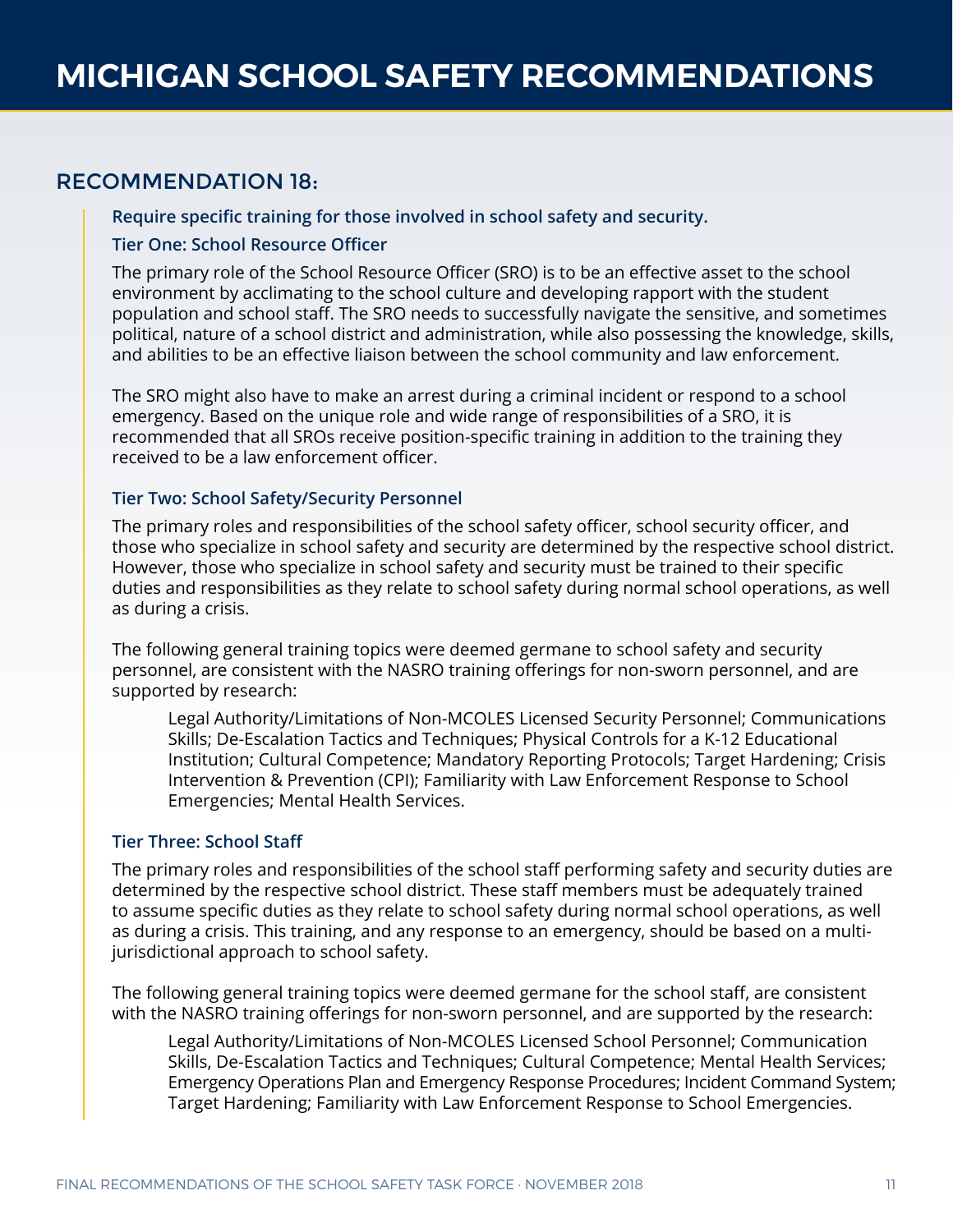## RECOMMENDATION 19:

**Require ongoing training and continuing education for all three tiers of personnel involved in school safety and security.**

A requirement for continuing education must be in place personnel keep pace with changing legislation, professional best practices, and the latest research. Periodic refreshers help maintain efficiency in those areas deemed most important.

For example, School Resource Officers (SRO) must receive legal updates, so they fully understand the limits and scope of their authority in the school environment. Relevant legislation and court decisions continue to change, and SROs must be aware. In addition, the position of SRO may differ from one school district to another and officers must have a complete understanding of their individual responsibilities.

Ongoing advanced training and periodic refresher training, especially in Michiganspecific content, is recommended to maintain a minimum level of competency to be a SRO, school security officer, or school

*"School Resource Officers are an important part of a school safety plan for many schools. These officers range from active-duty police officers stationed within a school to retired law enforcement officials. All these options are important and viable additions to school staffing. However, today in Michigan, we do not have an accurate report of how many schools have School Resource Officers working in them, a description of the responsibilities of these officers, nor an idea of the specific type of training they have received to serve in our schools."*

- Gov. Rick Snyder

safety officer in Michigan. Those who carry a weapon in the school environment must have appropriate firearms training, including decision making in high stress situations.

## RECOMMENDATION 20:

**The Michigan Department of Education (MDE) should review and update administrative rules so school safety training, planning, and exercising can be approved for professional development credits for renewing or possessing an educator certificate, district provided professional development, and state continuing education credit-hours.**

The Department of Education (MDE) approves Education-Related Professional Development credits for training that meets the definition of Administrative Rule 390.1101. Education-related professional development is defined as an educational opportunity intended to improve a teacher's practice and capacity to perform the work within the profession of education. A May 10, 2018 MDE memo to local and intermediate school district superintendents, public school academy directors and local education agency principals allowed for the approval of professional development credits for school safety training only for the 2017-2018 and 2018-2019 academic years. A review and update to the administrative rules should be done to allow the approval of professional development credits for school safety training and not limit the academic years.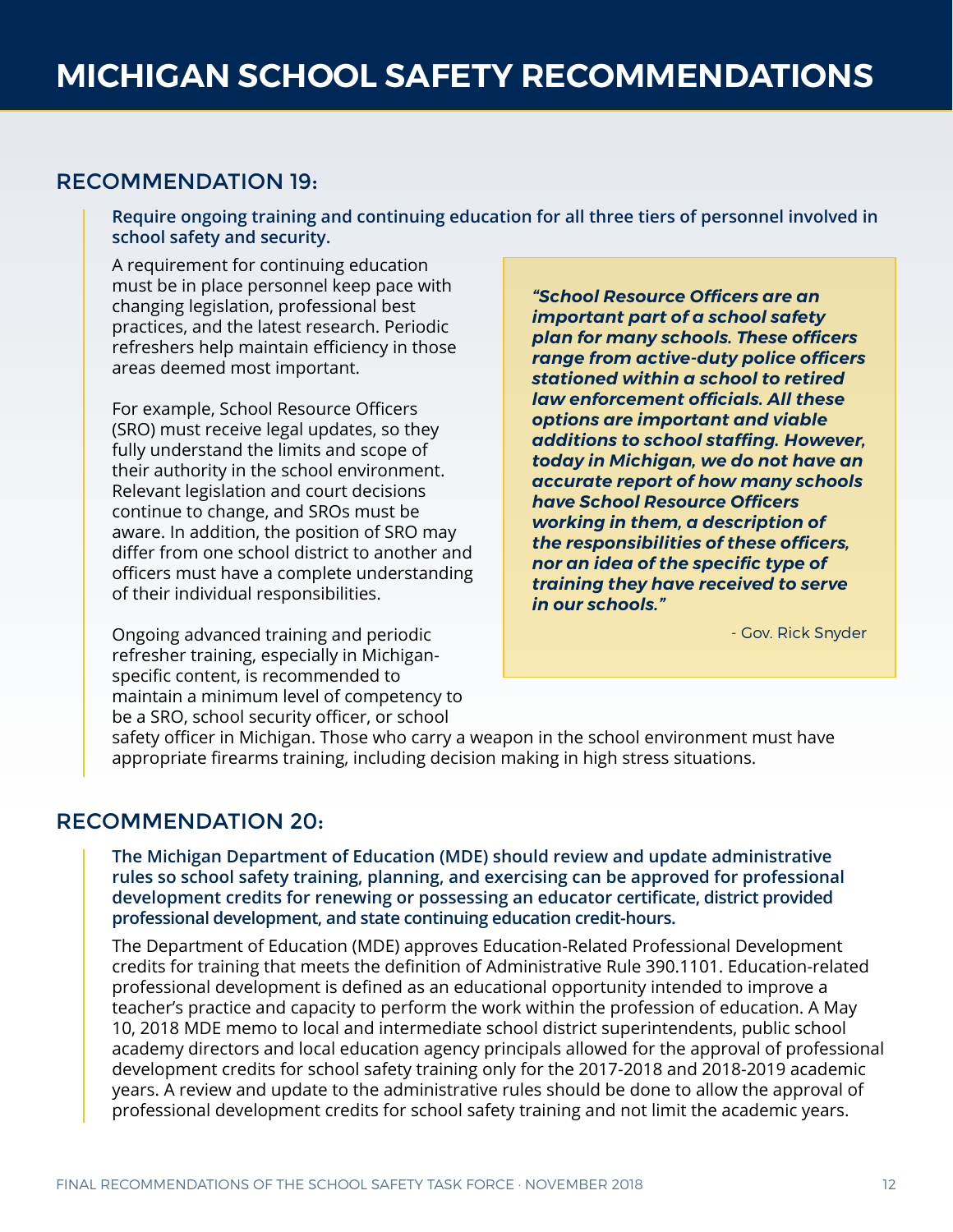# RECOMMENDATION 21:

**Ensure Michigan Commission on Law Enforcement Standards (MCOLES) provides additional guidance regarding sources of training.**

#### **Sources of Training**

Preliminary research and input from subject-matter-experts (SMEs) revealed several sources of training. The most common existing source of School Resource Officer (SRO) training noted is the National Association of School Resource Officers (NASRO).

At the national level, NASRO offers a 24-hour advanced training program that focuses on working effectively with the school community, legal updates, interviewing skills, social media, incident command, and Crime Prevention Through Environmental Design (CPTED).

Training in adolescent mental health is of particular importance, based on relevant research findings. Mental health training for SROs must go beyond the general nature

*"Twenty-nine states have standardized training programs for school resource officers. Michigan is not one of them. There aren't any existing state standards for School Resource Officers like there are for police officers in Michigan."*

- Gov. Rick Snyder

of mental disorders or developmental disabilities and focus on the concepts most relevant to the adolescent brain. SROs must be trained to recognize specific behavioral cues, understand a range of potential services, and treat troubled youths with dignity and respect. The idea is not to turn SROs into clinicians or diagnosticians but to equip them with the necessary skills to respond appropriately in the school environment.

The following information and/or training resources are recommended for all three tiers of school safety personnel:

- Michigan Commission on Law Enforcement Standards (MCOLES);
- Training vendors that adhere to MCOLES training recommendations;
- Teaching, Educating, and Mentoring (T.E.A.M.) School Liaison Program;
- National Association of School Resource Officers (NASRO);
- Training vendors equivalent to the NASRO level of training;
- Michigan Department of Education;
- United States Department of Education (DOE);
- Indiana School Safety Recommendations;
- Minnesota Division of Homeland Security;
- Ohio School Safety Plans;
- Texas Senate Select Committee on Violence in Schools;
- Michigan Crisis Intervention System—Western Michigan University;
- National Center for Missing and Exploited Children;
- National Crime Prevention Coalition;
- National Mental Health First Aid Program (youth training);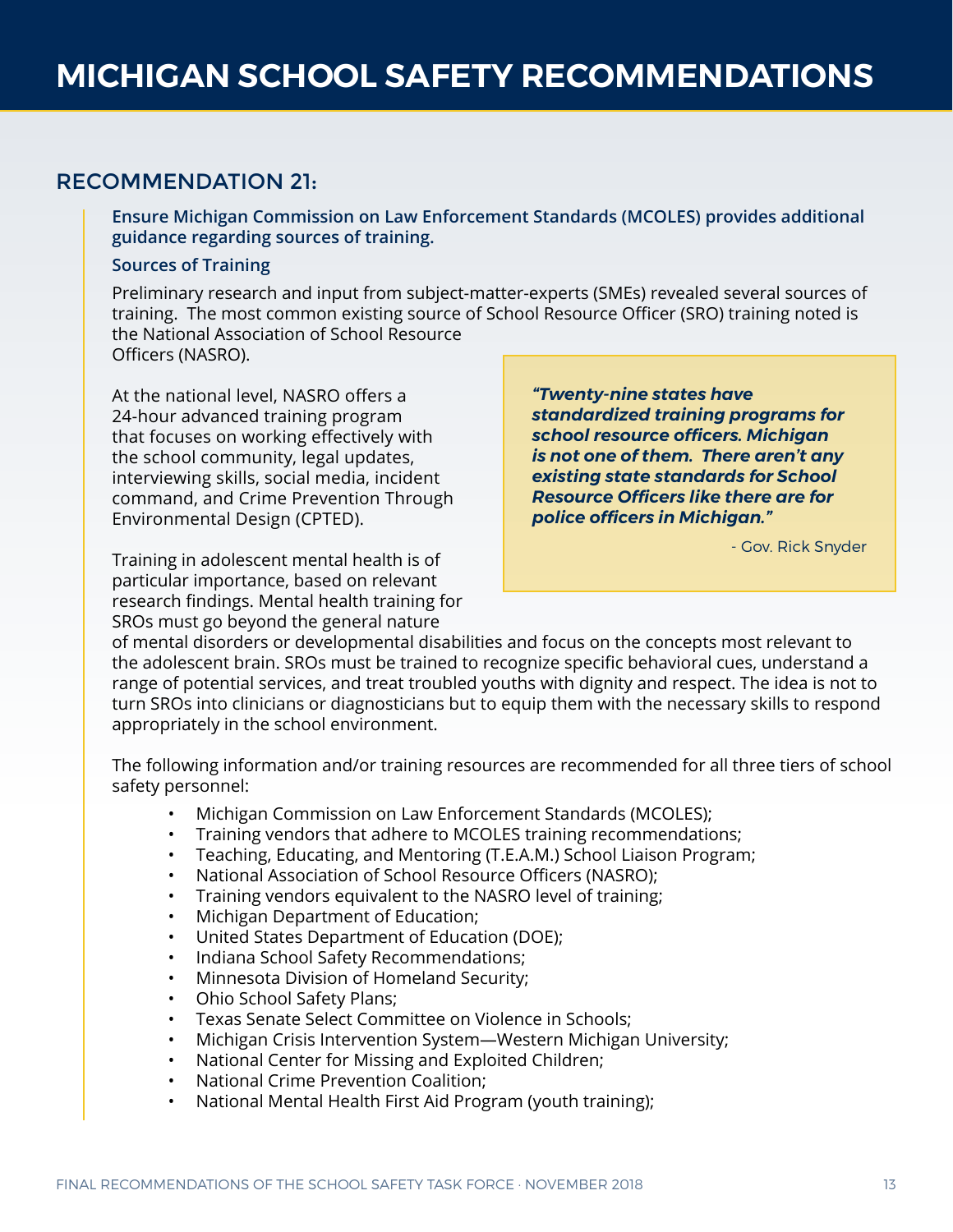- National Organization for School Safety;
- National School Safety Center;
- National Crisis Intervention Team (CIT) program;
- Office of Community Oriented Policing Services (COPS);
- School Discipline Consensus Report;
- Congressional Research Service, School Resource Officers: Law Enforcement Officers in Schools.

## RECOMMENDATION 22:

**All intermediate school districts should establish a civilian school safety specialist position, with minimum training at the MCOLES Tier 2 or 3 level, as a liaison between state agency school safety offices, the MSP EMHSD, emergency management and homeland security district coordinators, local emergency management coordinators, the state Fire Marshal office, and public/private/charter school districts and building school safety points of conduct.** 

A school safety specialist works with school administrators, local and state emergency management coordinators, and emergency responders to implement prevention programs, communicate with parents and the community, enforce rules at school events, and handle all safety-related issues. According to the United Federation of Teachers, the recently established field of school safety focuses on creating and implementing emergency plans, visitor screening procedures, and other security measures. Some states, such as Indiana, now require every school system to have a school safety specialist to coordinate school safety plans and act as the primary resource for all safety and security concerns in school and at school events.

This position is one component of a larger school safety network that should be integrated into the existing processes.

### RECOMMENDATION 23:

#### **Establish regional safe school steering committees that are guided by the Michigan State Police Office of School Safety.**

To foster communication, collaboration, and coordination of school safety initiatives, Regional Steering Committees guided by the State of Michigan Safe School Commission should be created with local representation from at least each of the following:

- Michigan Commission on Law Enforcement Standards
- Michigan State Police
- Local Emergency Management Coordinators
- Intermediate School District
- School Safety Specialist
- School administrators
- Local health agencies
- Community Mental Health
- Michigan Department of Health and Human Services
- Michigan Department of Education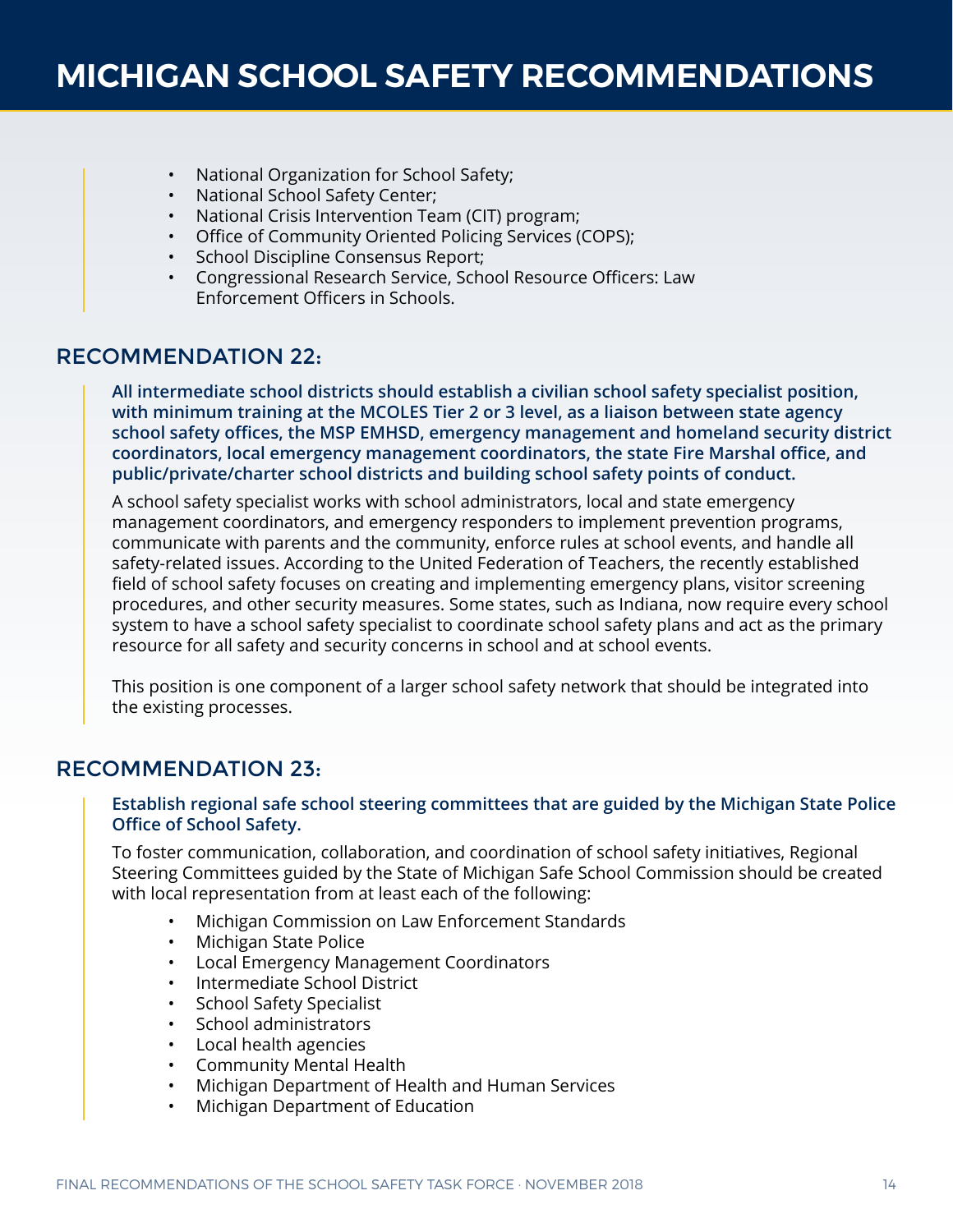The School Safety Specialist will then conduct similar meetings in their respective areas of responsibility. These meetings should include, but are not limited to:

- School Resource Officers
- School administrators
- Community partners
- EMS
- MSP Emergency Management District Coordinators
- State and local law enforcement
- Fire
- Local emergency management coordinators

### RECOMMENDATION 24:

**Develop a school safety recognition program to reward schools fostering and maintaining safe learning environments.**

Develop a recognition program that utilizes a self-evaluation tool for schools to assess strengths and challenges within their school safety environment. This tool will allow schools to identify points of pride, plan for areas of improvement, and provide the necessary information for schools to be recognized for improving their school safety environment without compromising student/ staff safety.

- Create a document that includes best practice components from the All-hazards Emergency Operation Plan (EOP) guidance. Examples of activities to be included on the checklist would be:
	- Meet with local Emergency Manager on an annual basis to review/ modify the EOP
	- Documented annual training for all staff on the contents of the school's EOP
	- Completing an annual Hazard Risk Analysis
	- Memorandums of Agreement/Understanding have been completed with partner agencies on resources
	- Ok2Say tip line is posted on the schools and districts website, presentations from the AG's office
	- Conduct exercises following the EOP
	- Physical securing of the building
- Require schools applying for the recognition program to have completed three topic areas of the Michigan Department of Education's Healthy School Action Tools (HSAT).
	- [Core Assessment](http://www.mihealthtools.org/hsat/documents/School_Core_Print_Version.pdf)  The Core Assessment of the HSAT asks comprehensive questions around various topics and is a required module when conducting the HSAT. ([http://www.mihealthtools.](http://www.mihealthtools.org/hsat/documents/School_Core_Print_Version.pdf) [org/hsat/documents/School\\_Core\\_Print\\_Version.pdf\)](http://www.mihealthtools.org/hsat/documents/School_Core_Print_Version.pdf)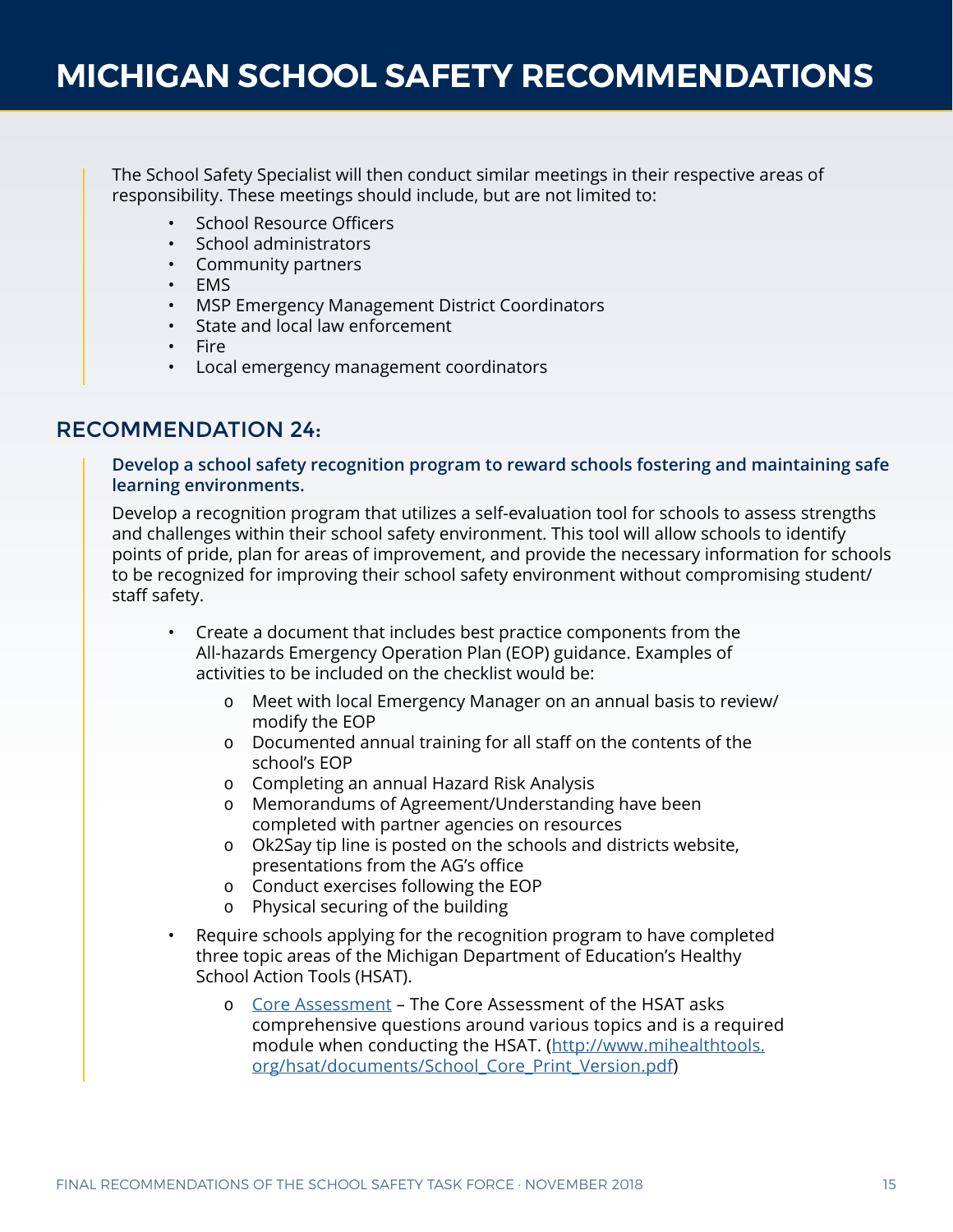- [Safe School Environment Assessment](http://www.mihealthtools.org/hsat/documents/Safe_School_Print_Version.pdf) The safe school assessment measures the extent to which the school environment is safe physically, socially, and emotionally for all students and staff. A safe school environment includes having building-wide strategies to promote positive school climate (including bullying prevention), preparedness for emergency response, disciplinary best practices, and safe facilities, among other factors. ([http://](http://www.mihealthtools.org/hsat/documents/Safe_School_Print_Version.pdf) [www.mihealthtools.org/hsat/documents/Safe\\_School\\_Print\\_](http://www.mihealthtools.org/hsat/documents/Safe_School_Print_Version.pdf) [Version.pdf\)](http://www.mihealthtools.org/hsat/documents/Safe_School_Print_Version.pdf)
- o [Social and Emotional Health Assessment](http://www.mihealthtools.org/hsat/documents/SocEmot_Health_Print_Version.pdf) The Social and Emotional Health Assessment measures the extent to which the social and emotional health of every student and staff member is promoted. Social and emotional health promotion includes mental health services, suicide prevention, identifying and following up with students deemed at-risk. [\(http://www.mihealthtools.org/hsat/](http://www.mihealthtools.org/hsat/documents/SocEmot_Health_Print_Version.pdf) documents/SocEmot Health Print Version.pdf)
- Determine logistics around who (agency) will collect the responses and determine if a letter of recognition to the Superintendent/School Board is appropriate.

## RECOMMENDATION 25:

#### **Update and expand the online [Alternatives to Suspensions and Expulsions toolkit](https://www.michigan.gov/mde/0,4615,7-140-74638_72831---,00.html) and increase promotion and use of the tool. [\(https://www.michigan.gov/mde/0,4615,7-140-74638\\_72831---](https://www.michigan.gov/mde/0,4615,7-140-74638_72831---,00.html) [,00.html](https://www.michigan.gov/mde/0,4615,7-140-74638_72831---,00.html))**

The online toolkit for Alternatives to Suspensions and Expulsions provides information for administrators and families as well as resources for restorative practices. This toolkit is designed to accompany the Model Code of Student Conduct and provides guidance on enacting culture change in K-12 schools and addressing behavioral concerns using non-exclusionary methods. The current toolkit is designed to provide schools with research-based social and emotional learning strategies and options designed to promote positive behavior and modify negative behavior while holding students accountable and minimizing exclusion time. This toolkit will serve as the base for the work around alternatives to current student disciplinary actions, primarily suspensions, and expulsions.

- Through the Toolkit, schools will be encouraged to:
	- Implement or expand evidence-based alternative and supplemental strategies for social and emotional learning such as Positive Behavioral Interventions and Supports (PBIS), Michigan Model for Health™ and restorative practices.
	- Integrate social and emotional learning and other evidence-based pro-social development practices into their culture, supporting and sustaining them as vital elements of the school operations.
	- Collect and effectively utilize data—including discipline and academic performance records, truancy data, student and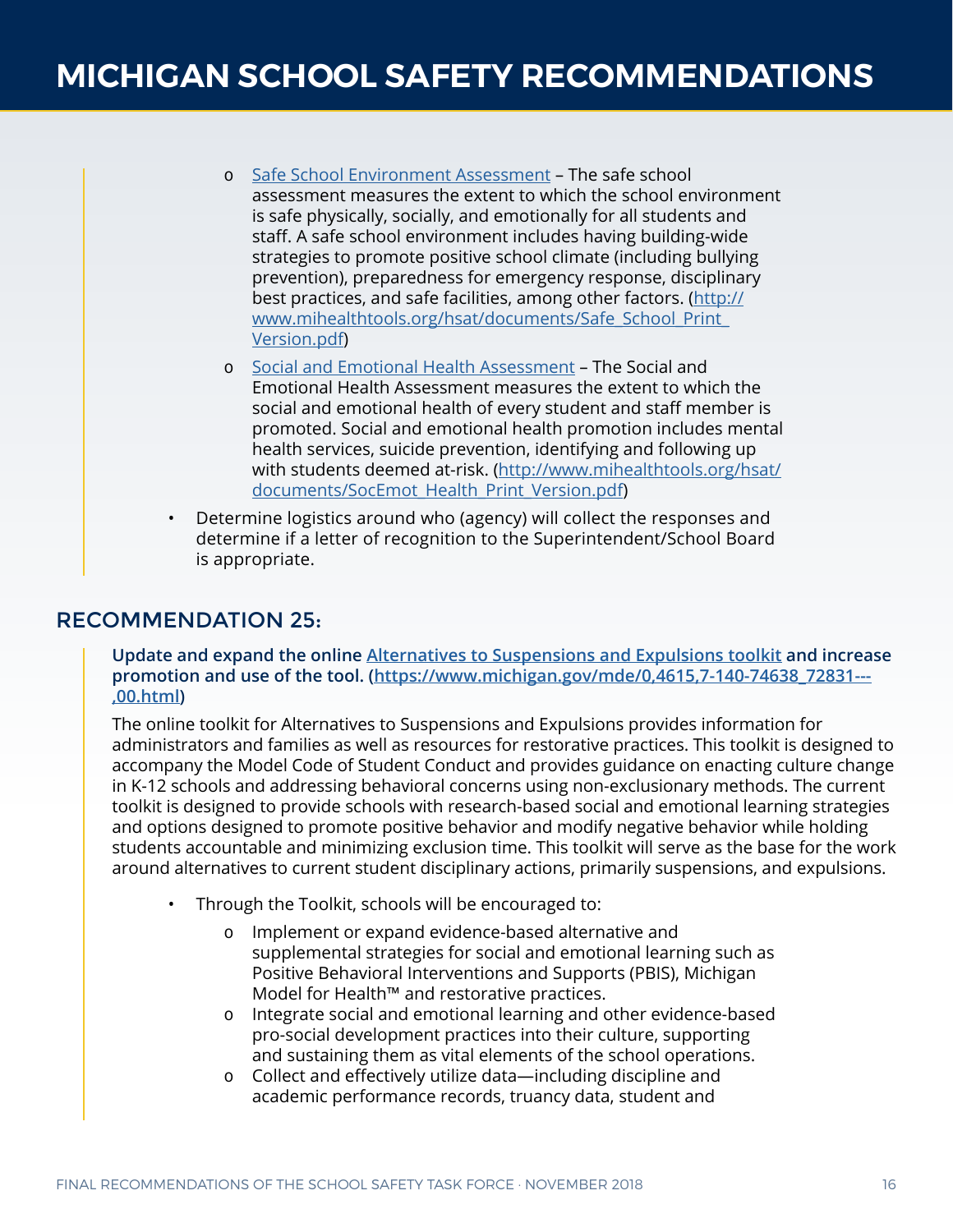stakeholder surveys, and other relevant measurements—for ongoing formative evaluation of disciplinary processes and their effectiveness.

- Use a Michigan Department of Education (MDE) approved training module on data analysis specific to school health and safety data.
- Use discretion afforded under zero tolerance laws and other regulations to reserve suspension and expulsion for only the most serious offenses such as those infractions required by law and deemed absolutely necessary.
- Additional sections to the Toolkit will be created to include information and examples regarding additional alternative practices to suspension and expulsion, including:
	- administrator/student conferences
	- administrator and teacher-parent/guardian conferences
	- referrals and conferences involving various support staff or agencies
	- daily/weekly progress reports
	- behavioral contracts & intervention plans
	- behavior intervention teacher training
	- counseling and psychological services
	- restoration for all affected parties
	- before- and/or after-school detention
- Upon completion, a memo from MDE will be drafted and pushed out to all school administrators reminding them of the toolkit and emphasizing the importance of utilizing alternatives to suspension and expulsion to minimize or eliminated time lost in the educational setting.

### RECOMMENDATION 26:

**The Michigan Department of Education (MDE), in partnership with the Michigan Department of Health and Human Services (MDHHS), should expand its strategic plan for statewide implementation of a Multi-Tiered System of Supports to include the use of an Interconnected Systems Framework (ISF) bringing together Positive Behavioral Interventions and Supports (PBIS) and School Mental Health (SMH) systems to improve academic and behavioral health outcomes for all children and youth.** 

Currently, Positive Behavior Interventions and Supports (PBIS) and School Mental Health (SMH) efforts each have their own limitations. Working to align these initiatives through MDE's MTSS framework will benefit students academically and behaviorally. As indicated in *Advancing Education Effectiveness: Interconnecting School Mental Health and School-wide Positive Behavior Support:*

"ISF blends education and mental health systems and resources toward depth and quality in prevention and intervention within a multi-tiered framework, allowing for greater efficiency and effectiveness. In addition to promoting improved processes for increasing the likelihood of positive outcomes, the ISF addresses critical gaps in current systems.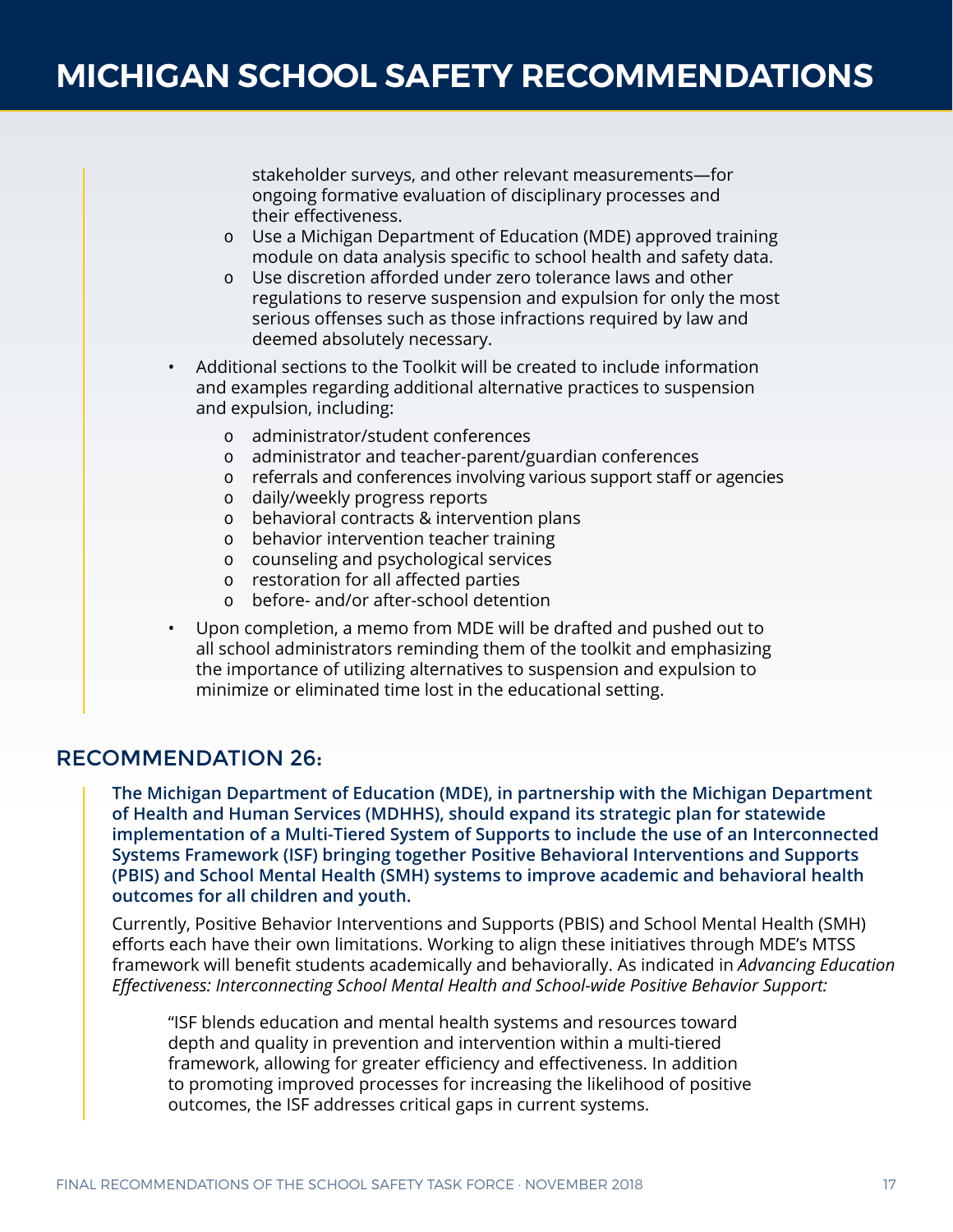For the PBIS system, the ISF addresses the common concern of unaddressed behavioral and emotional needs for students with more complex mental health needs. Without the implementation structure, SMH efforts are highly variable, and often reflect a "co-located" arrangement of community mental health providers providing some services to some students, with school staff not knowledgeable of these efforts. The ISF addresses limitations of both PBIS and SMH by systematically bringing these systems together, adding depth and quality to the multi-tiered system of prevention, intervention and support, and creating the synergies that increase the probability of achieving valued school and student outcomes."

Additionally, Pathways to Potential Success Coaches should assist in developing and

*"One of the greatest areas of need is the ability for schools to assess key behaviors of students with the potential to pose a threat to themselves and others. According to recent studies of the FBI and Secret Service on examinations of school shooters from across the country, most perpetrators showed signs and problematic behavior that suggested they needed help. To that end, both the FBI and Secret Service recommend that every school adopt a behavioral assessment team to help identify such students and intervene early."*

- Gov. Rick Snyder

implementing a Multi-Tiered System of Supports and school safety plans. Success Coaches should be involved in teams and plans aimed at identifying or assessing potential student needs within the schools. The role of the Success Coach is to provide parents and students with available state and community resources to meet their most basic needs. When a team identifies a student in need, a Success Coach can follow up to assist students and families in accessing a wide array of resources ranging from basic needs (cash, food, household supplies, utilities) to physical and behavioral health care.

# RECOMMENDATION 27:

#### **Expand funding and availability of onsite behavioral health services for K-12 students with mild to moderate mental health issues.**

The Michigan Department of Education (MDE) and Michigan Department of Health and Human Services (MDHHS) should work collaboratively to ensure that students have access to trained mental health providers. This can be achieved through the expansion of mental health clinicians in schools through Child and Adolescent Health Centers and other evidence-based school mental health programs.

To increase availability of onsite behavioral health services for K-12 students with mild to moderate mental health issues in schools, the MDE and the MDHHS, along with the School Community Health Alliance of Michigan and the Maternal Child Health Council recommend support for the following three strategies: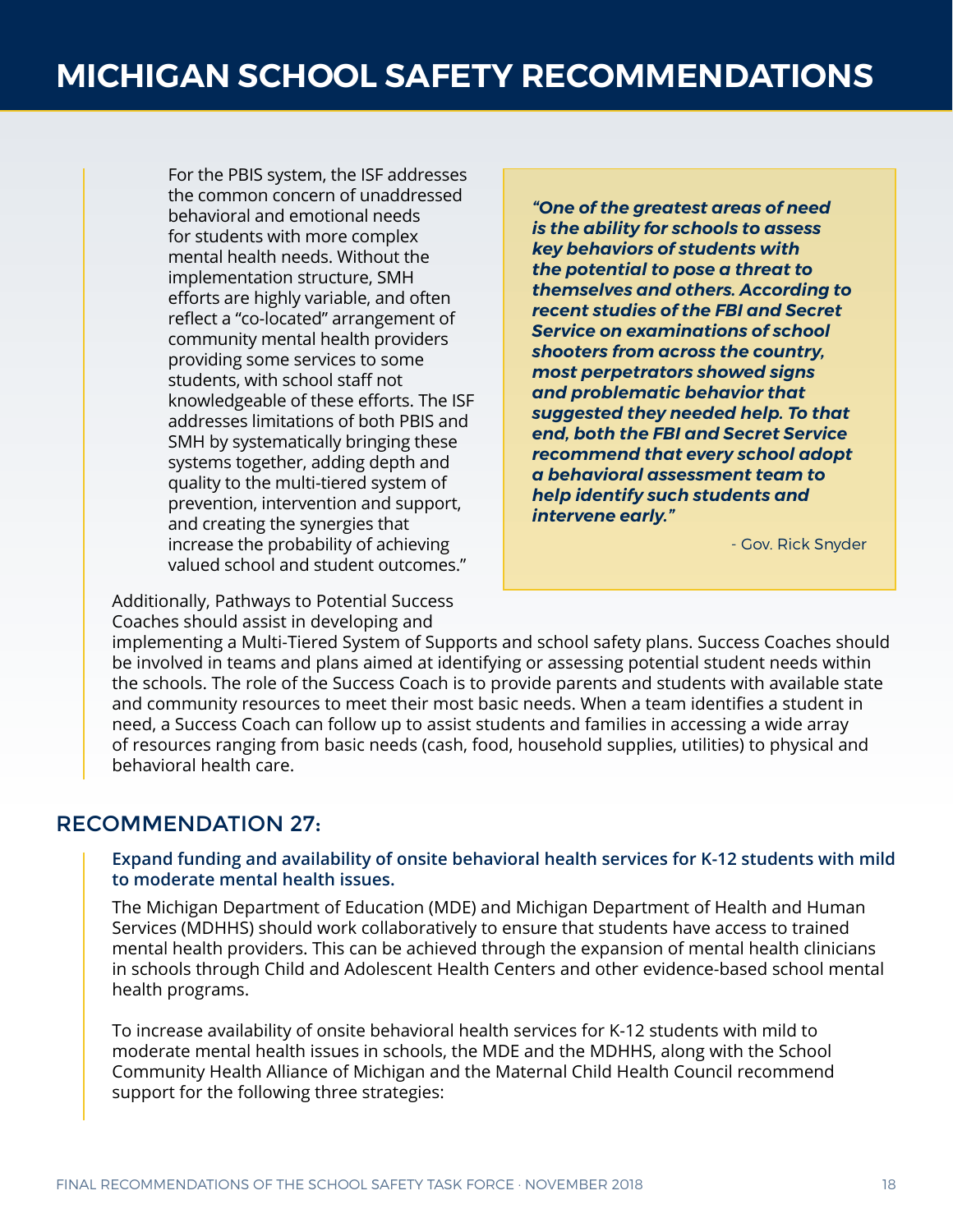- Expand Mental Health Services through Child & Adolescent Health Centers (CAHCs)
- Provide seed money to school districts that lack existing mental health services to build local capacity and ensure federal match is leveraged
- Leverage existing funding schools use to support mental health services

# RECOMMENDATION 28:

**Districts and schools should train all school staff (teachers, administrators, support staff, custodial staff, paraprofessionals, lunch aides, bus drivers, etc.) on the signs and symptoms of common mental health concerns among children and youth.** 

Ensuring that the adults in school settings are equipped to recognize the behaviors of a student who is experiencing a mental health difficulty, and how to appropriately respond to that student, is a crucial component of prevention within school safety planning. Too often warning signs displayed by students who are troubled have been missed by well-intentioned but uninformed school staff. It is the hope that as adults within the education system continue to increase their awareness of these contributing factors, then schools will be more readily prepared to respond in related situations. Having consistent policy and practice across all staff in the building will help to ensure interventions and supports for the student are enacted as needed.

### RECOMMENDATION 29:

#### **Districts and schools should establish and maintain a comprehensive screening and assessment system to ensure the early identification of learners with behavioral health needs.**

Student assessments are utilized to identify the skills and needs of each learner. Universal screening is the systematic assessment of all students on academic and/or social-emotional indicators to identify learners who are at-risk and may require support that varies in terms of level, intensity, and duration. For schools implementing a Multi-Tiered System of Supports (MTSS), a gated screening procedure is used that involves the testing of all students on one measure/scale and only testing students in additional areas as they are flagged as at risk during the first "gate."

Within Positive Behavioral Interventions and Supports (PBIS), a screener is used to help identify students who are at risk for externalizing and internalizing problem behaviors as the first gate. In addition, at the middle and secondary levels, historical records are combined with Early Warning Indicators (EWI) of school dropout (attendance, behavior, and course performance) to efficiently put together risk profiles for all students. Students are flagged with an EWI if they meet certain risk thresholds. Once a student is flagged as being at risk, additional evidence-based screening and assessment tools may be used to provide more in-depth information about an individual student's need. Individual PBIS plans involve a simple assessment to identify the function a problem behavior serves and a support plan comprised of individualized, assessment-based intervention strategies.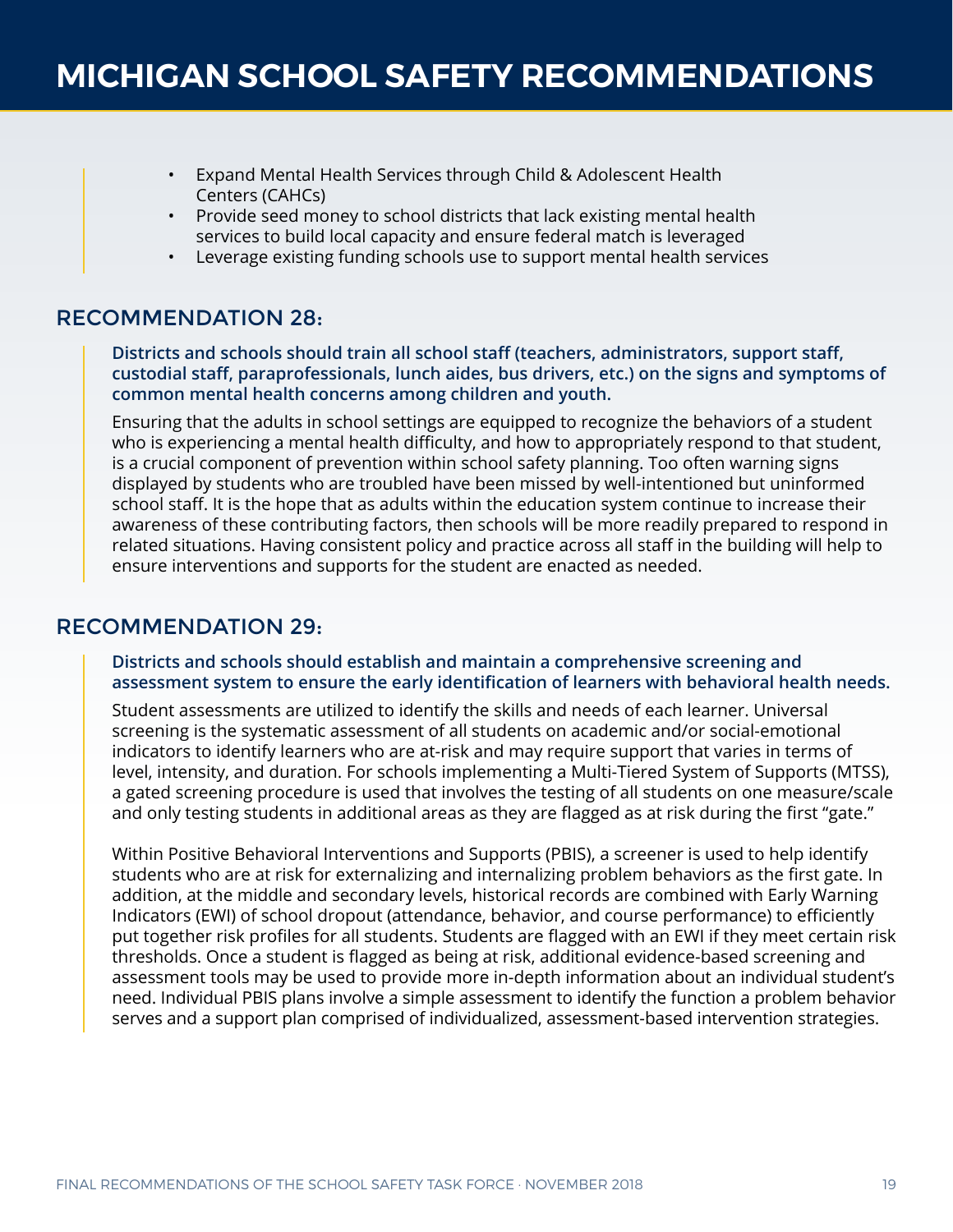Thank you to the following people and organizations for their participation and support for the School Safety Task Force:

**Ms. Julie Agueros** *Michigan State Police*

**Ms. Aimee Alaniz** *Michigan Department of Education*

**Insp. Troy Allen** *Michigan State Police*

**Mr. Michael Baker** *Department of Homeland Security*

**Ms. Kathryn Barron** *Attorney General's Office*

**Mr. Kevin Bauer** *Michigan Department of Health and Human Services*

**Ms. Nancy Becker Bennett** *Michigan State Police*

**Mr. Scott Beckman** *Rockford Public Schools*

**Mr. Gregg Bird** *Grand Traverse County*

**Ms. Kim Bleicher** *Holt Public Schools*

**Ms. Angela Blood Star** *Calhoun County Intermediate School District*

**Mr. Tim Bourgeois** *Michigan Commission on Law Enforcement Standards*

**Ms. Debra Brinson** *D. Brinson Consulting*

**F/Lt. Brian Budde** *Michigan State Police*

**Insp. Chris Bush** *Michigan State Police*

**Sgt. Ron Bush** *Berrien County*

**F/Lt. Kevin Caldwell** *Michigan State Police*

**Mr. Wayne Carlson** *Michigan Commission on Law Enforcement Standards* **Ms. Tanisha Carter** *Michigan Department of Health and Human Services*

**Ms. Therese Cremonte** *Livingston County*

**Ofcr. Matthew Davis** *Kalamazoo Township Police Department*

**Ms. Chelsea Deckler** *Michigan State Police*

**Insp. Amy Dehner** *Michigan State Police*

**Ms. Mary Drew** *Attorney General's Office*

**Lt. Dave Eddy** *Michigan State Police*

**Sgt. David Eyl** *Canton Police Department*

**Ms. Rebecca Fillion** *Michigan Department of Health and Human Services*

**F/Lt. Timothy Fitzgerald** *Michigan State Police*

**Mr. Deltavier Frye** *Michigan Department of Health and Human Services*

**Ms. Diane Golzynski** *Michigan Department of Education*

**Ms. Lou Ann Hamblin** *Louka Tactical*

**Chief Scott Hilden** *Washtenaw Community College Public Safety*

**Mr. Peter Hoffman** *Michigan State Police*

**Deputy Matthew Hutting** *Ingham County Sheriff's Office*

**Dr. Nicholas P. Jaskiw** *Montague Public Schools*

**Ofcr. John Julian** *Troy Police Department*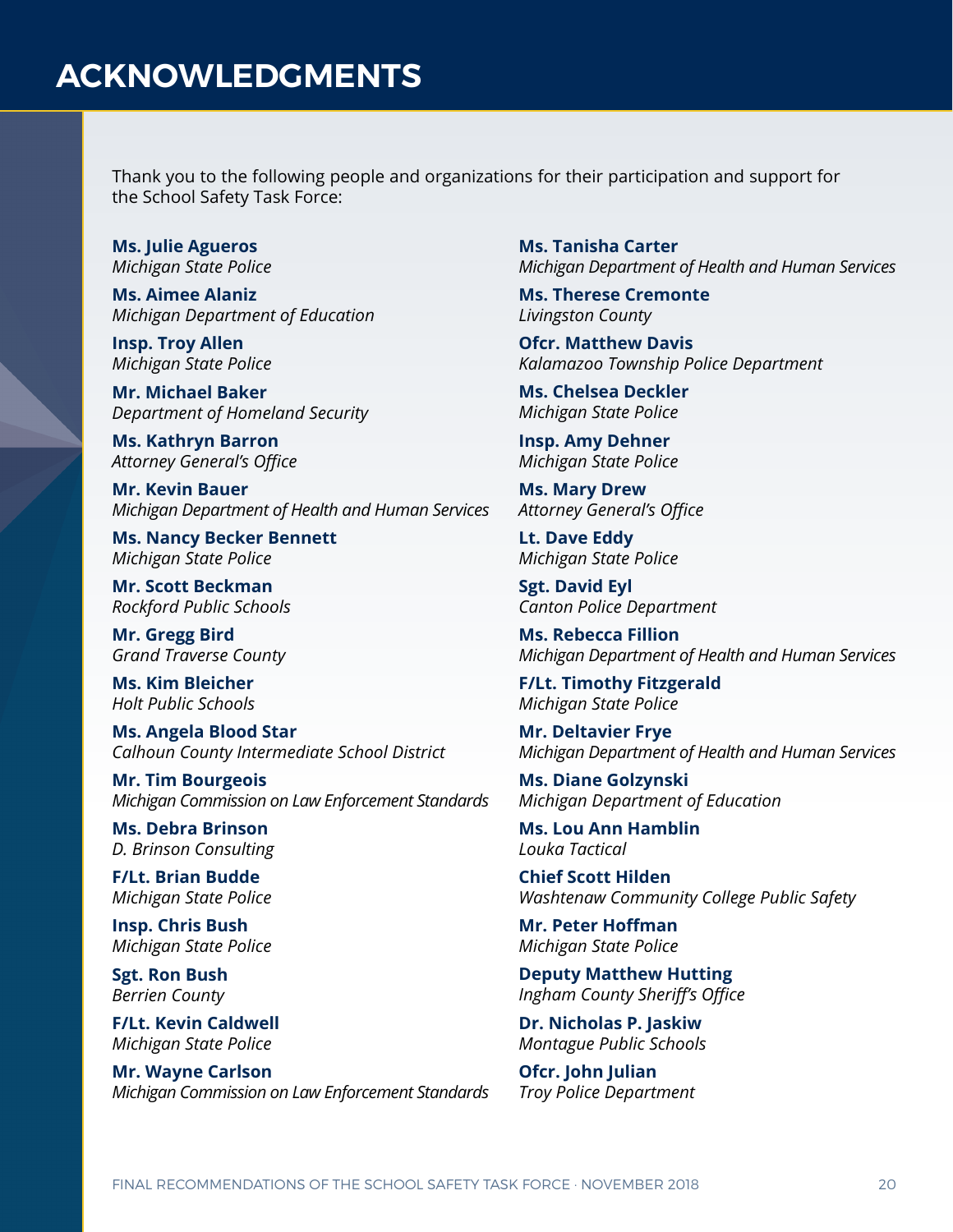# **ACKNOWLEDGMENTS**

**Ms. Lauren Kazee** *Michigan Department of Health and Human Services*

**Lt. Col. Chris Kelenske** *Michigan State Police*

**Capt. Dave Kelly** *Michigan State Police*

**Lt. Tim Ketvirtis** *Michigan State Police*

**Mr. Brent Klein** *Michigan State University*

**Mr. Keith Lambert** *Department of Licensing and Regulatory Affairs*

**Ms. Mary Ludtke** *Michigan Department of Health and Human Services*

**Capt. Emmitt McGowan** *Michigan State Police*

**Tpr. Martin Miller** *Michigan State Police*

**Ms. Mary Mueller** *Michigan Department of Health and Human Services*

**Mr. Tom Mynsberg** *Critical Incident Management, Inc.*

**Ms. Elizabeth Nagel** *Michigan Department of Health and Human Services*

**Mr. Norm Nickin** *National Security Service, Inc.*

**Mr. John Paradine** *Department of Licensing and Regulatory Affairs*

**Ms. Lori Phillips** *Life Care EMS*

**Sgt. Brent Pirochta** *Brighton Police Department*

**Sheriff Mike Poulan** *Muskegon County Sheriff's Office*

**Sgt. Duwayne Robinson** *Michigan State Police*

**Mr. Danny Rosa** *Michigan Commission on Law Enforcement Standards* **Mr. Kevin Sehlmeyer** *Department of Licensing and Regulatory Affairs*

**Director Gary Sikorski** *Jewish Federation*

**Mr. Brandon Smith** *Michigan State Police*

**Deputy Todd Summerhays** *Kent County Sheriff's Office*

**Ms. Carrie Tarry** *Michigan Department of Health and Human Services*

**Ms. Mary Teachout** *Michigan Department of Education*

**Ms. Jessica Van Winkle** *Michigan Department of Health and Human Services*

**Ms. Vicki Wolber** *Macomb County*

**Sgt. Kimberly Vetter** *Michigan State Police*

**Undersheriff Valerie Weiss** *Ottawa County Sheriff's Office*

**Mr. Brian Williams** *Department of Licensing and Regulatory Affairs*

**Ms. Mona Kay Woodhams** *Haslett Public Schools*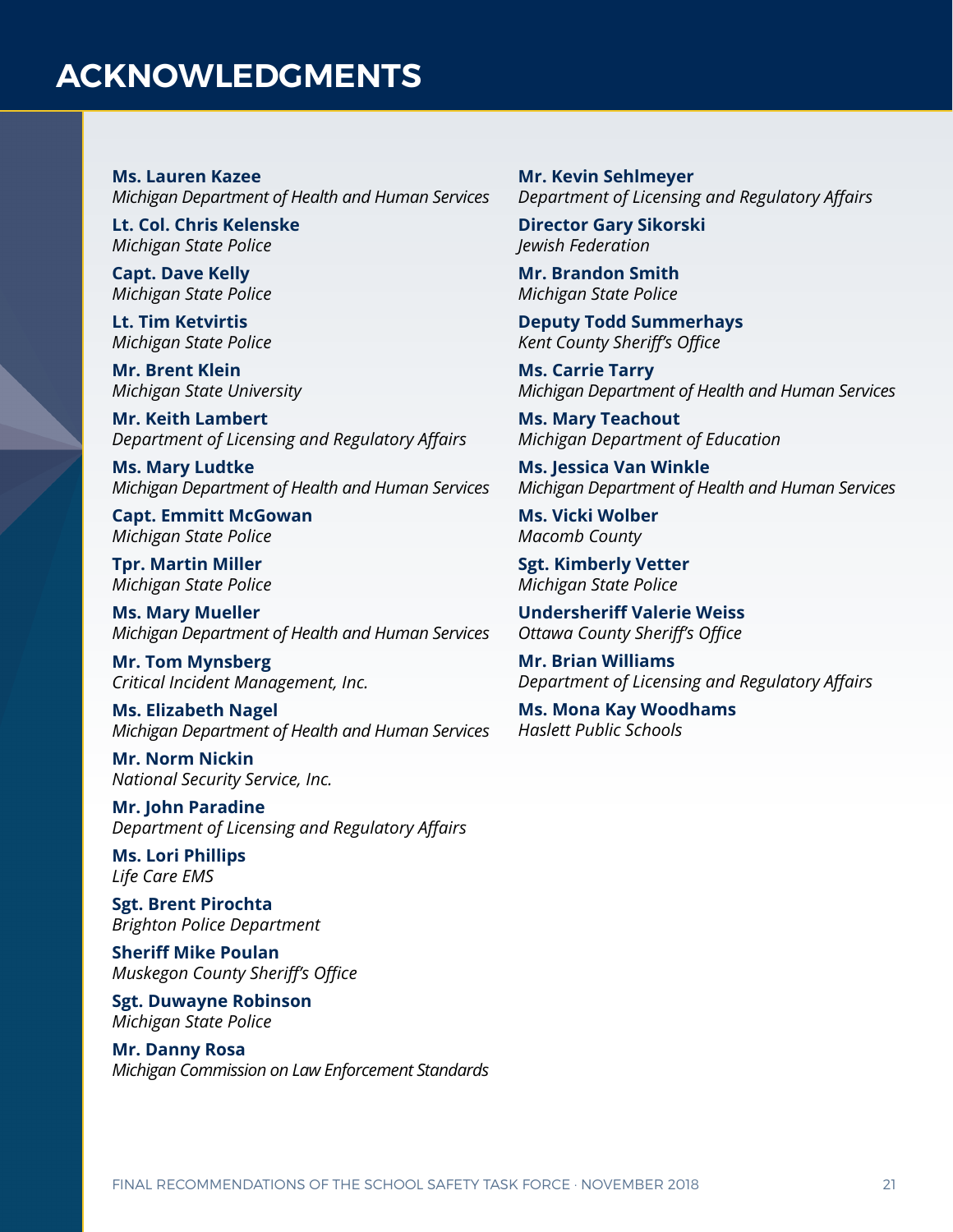This section documents the research behind each recommendation included in this report. Five subcommittees with expertise in law enforcement, emergency management, public health, and education were formed to address the specific charges to the task force. The subcommittees met on a weekly basis, and verbal and written feedback from expert focus groups was collected and synthesized over the course of six months to inform the 29 recommendations. Additionally, the subcommittees analyzed top-performing states, relied upon existing written sources, and interviewed subject-matter experts regarding promising practices for school safety. Documented below is the specific background research items used by the subcommittees.

### **Background Research for the subcommittee led by Lt. Col. Chris Kelenske:**

Hanover Research. (2013). *Best practices in school security.* Arlington, VA: Author.

Hogue, R. (2018). *General resource for school safety.* Indiana: Indiana State Police. Retrieved from [https://www.in.gov/isp/files/General\\_Resource\\_for\\_School\\_Safety.pdf](https://www.in.gov/isp/files/General_Resource_for_School_Safety.pdf)

Langley, B., Woodward, D., Walthall, J., Box, K., Carter, D., Murtaugh, D., Bowlen, E., Mellinger, S., Vice, D. (2018). *2018 Indiana school safety recommendations.* Retrieved from [https://www.in.gov/](https://www.in.gov/dhs/files/2018-Indiana-School-Safety-Recommendations.pdf) [dhs/files/2018-Indiana-School-Safety-Recommendations.pdf](https://www.in.gov/dhs/files/2018-Indiana-School-Safety-Recommendations.pdf)

State of Michigan. (2014). *All-hazards emergency operations planning guidance for schools.* Michigan: Michigan State Government Printing Office.

State of Michigan (2014). *All-hazards emergency operations plan template.* Michigan: Michigan State Government Printing Office.

State of Michigan. (2014). *All-hazards emergency operations plan quick reference guides.* Michigan: Michigan State Government Printing Office.

State of Pennsylvania, Office of the Governor. (2018). *School safety task force report.* Retrieved from [https://www.governor.pa.gov/wp-content/uploads/2018/08/20180827-Gov-Office-School-Safety-](https://www.governor.pa.gov/wp-content/uploads/2018/08/20180827-Gov-Office-School-Safety-Report-2018.pdf)[Report-2018.pdf](https://www.governor.pa.gov/wp-content/uploads/2018/08/20180827-Gov-Office-School-Safety-Report-2018.pdf)

U.S. Department of Education, Office of Elementary and Secondary Education, Office of Safe and Healthy Students. (2013). *Guide for developing high-quality school emergency operations plans.*  Retrieved from [https://rems.ed.gov/docs/REMS\\_K-12\\_Guide\\_508.pdf](https://rems.ed.gov/docs/REMS_K-12_Guide_508.pdf )

U.S. Department of Homeland Security. (2018). *K-12 school security: A guide for preventing and protecting against gun violence* (2nd Edition). Retrieved from [https://www.dhs.gov/sites/default/](https://www.dhs.gov/sites/default/files/publications/K12-School-Security-Guide-2nd-Edition-508.pdf) [files/publications/K12-School-Security-Guide-2nd-Edition-508.pdf](https://www.dhs.gov/sites/default/files/publications/K12-School-Security-Guide-2nd-Edition-508.pdf)

U.S. Department of Homeland Security. United States Secret Service. National Threat Assessment Center (2018). *Enhancing school safety using a threat assessment model: An operational guide for preventing targeted school violence.* Retrieved from [https://www.dhs.gov/sites/default/files/](https://www.dhs.gov/sites/default/files/publications/18_0711_USSS_NTAC-Enhancing-School-Safety-Guide.pdf) [publications/18\\_0711\\_USSS\\_NTAC-Enhancing-School-Safety-Guide.pdf](https://www.dhs.gov/sites/default/files/publications/18_0711_USSS_NTAC-Enhancing-School-Safety-Guide.pdf)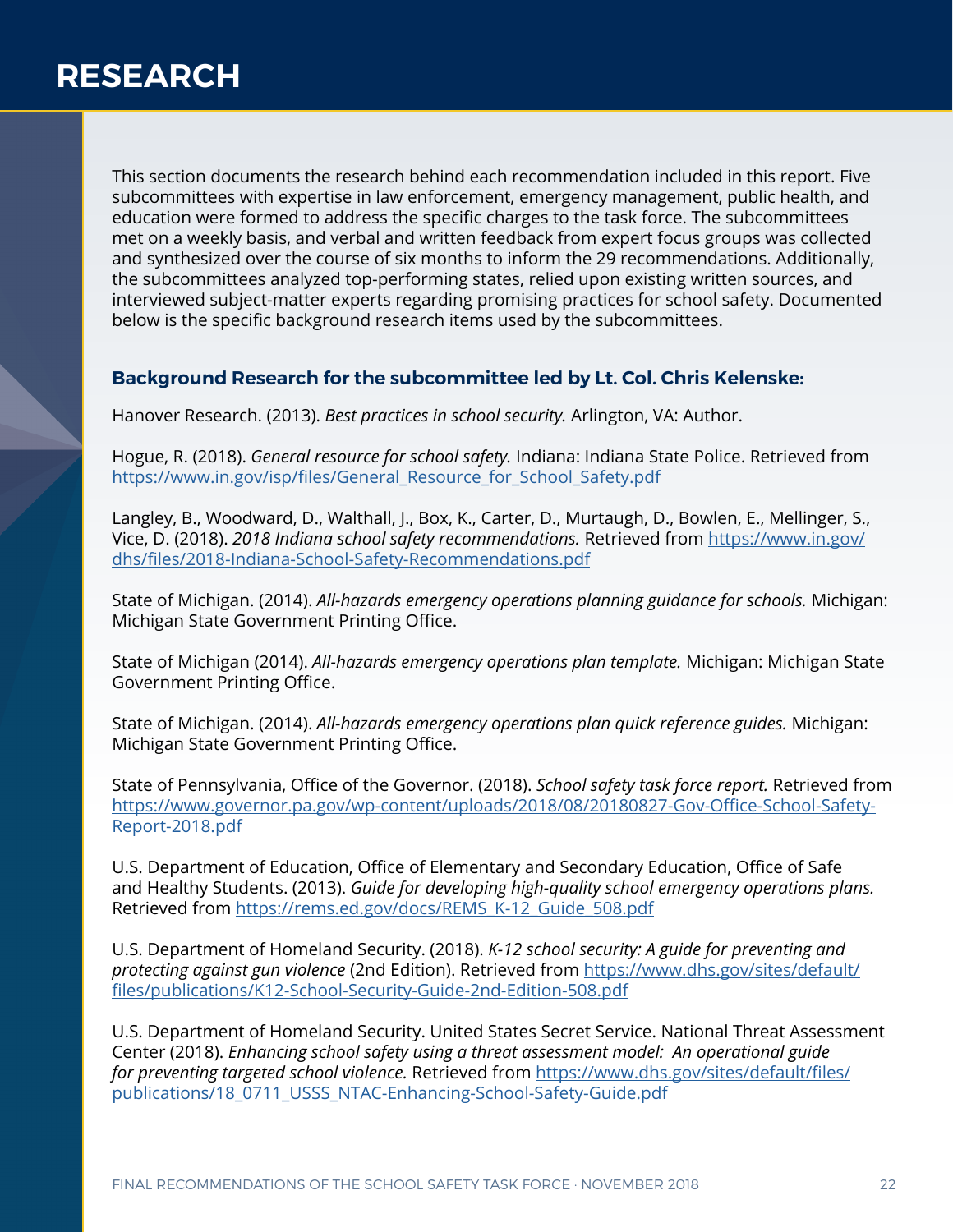## **Background Research for the subcommittee led by Mr. Tim Bourgeois:**

*City of Canton, Ohio v. Harris.* 489 U.S. 378 (1989). [https://supreme.justia.com/cases/federal/](https://supreme.justia.com/cases/federal/us/489/378/ ) [us/489/378/](https://supreme.justia.com/cases/federal/us/489/378/ ) 

Langley, B., Woodward, D., Walthall, J., Box, K., Carter, D., Murtaugh, D., Bowlen, E., Mellinger, S., Vice, D. (2018). 2018 *Indiana school safety recommendations.* Retrieved from [https://www.in.gov/](https://www.in.gov/dhs/files/2018-Indiana-School-Safety-Recommendations.pdf) [dhs/files/2018-Indiana-School-Safety-Recommendations.pdf](https://www.in.gov/dhs/files/2018-Indiana-School-Safety-Recommendations.pdf)

Meeting with representatives of the Michigan Association for School Administrators (MASA). August 15, 2018.

Michigan Commission on Law Enforcement Standards. (2017). *Fostering Public Trust in Law Enforcement in Michigan (Executive Directive No. 2016-2).* Retrieved from [https://www.michigan.gov/](https://www.michigan.gov/documents/mcoles/Fostering_Public_Trust_in_Law_Enforcement_May_1_2017_575657_7.pdf ) documents/mcoles/Fostering\_Public\_Trust\_in\_Law\_Enforcement\_May\_1\_2017\_575657\_7.pdf

National Association of School Resource Officers (NASRO). (n.d.) Advance SRO Training. Retrieved from [https://nasro.org/](https://nasro.org/ ) 

National Association of School Resource Officers (NASRO). (n.d.) School Safety Officer Course Manual. Retrieved from https://nasro.org/

National Association of School Resource Officers (NASRO). (n.d.) *To protect and educate: The school resource officer and the prevention of violence in schools.* Retrieved from [https://nasro.org/](https://nasro.org/ ) 

National Council for Behavior Health. Mental Health First Aid USA. (n.d.) Retrieved from [https://](https://www.mentalhealthfirstaid.org/ ) [www.mentalhealthfirstaid.org/](https://www.mentalhealthfirstaid.org/ ) 

Senate Select Committee on Violence in Schools and School Security. (2018). *Report to the 86th Legislature.* Retrieved from [https://senate.texas.gov/cmtes/85/c565/c565.InterimReport2018.](https://senate.texas.gov/cmtes/85/c565/c565.InterimReport2018.pdf  ) [pdf](https://senate.texas.gov/cmtes/85/c565/c565.InterimReport2018.pdf  ) 

Thurau, L. (Spring, 2013). Training law enforcement on how to police the teen brain: Improving police-youth interactions. *Translational Criminology,* 20-22. Retrieved from [https://docplayer.](https://docplayer.net/10878502-Translational-criminology.html ) [net/10878502-Translational-criminology.html](https://docplayer.net/10878502-Translational-criminology.html ) 

Underwood, L., & Washington, A. (2016). Mental illness and juvenile offenders. *International Journal of Environmental Research and Public Health, 3*(2), 228. Retrieved from [https://www.ncbi.nlm.nih.](https://www.ncbi.nlm.nih.gov/pmc/articles/PMC4772248/) [gov/pmc/articles/PMC4772248/](https://www.ncbi.nlm.nih.gov/pmc/articles/PMC4772248/)

U.S. Department of Education, Office of Elementary and Secondary Education, Office of Safe and Healthy Students. (2013). *Guide for developing high-quality school emergency operations plans.*  Retrieved from [https://rems.ed.gov/docs/REMS\\_K-12\\_Guide\\_508.pdf](https://rems.ed.gov/docs/REMS_K-12_Guide_508.pdf)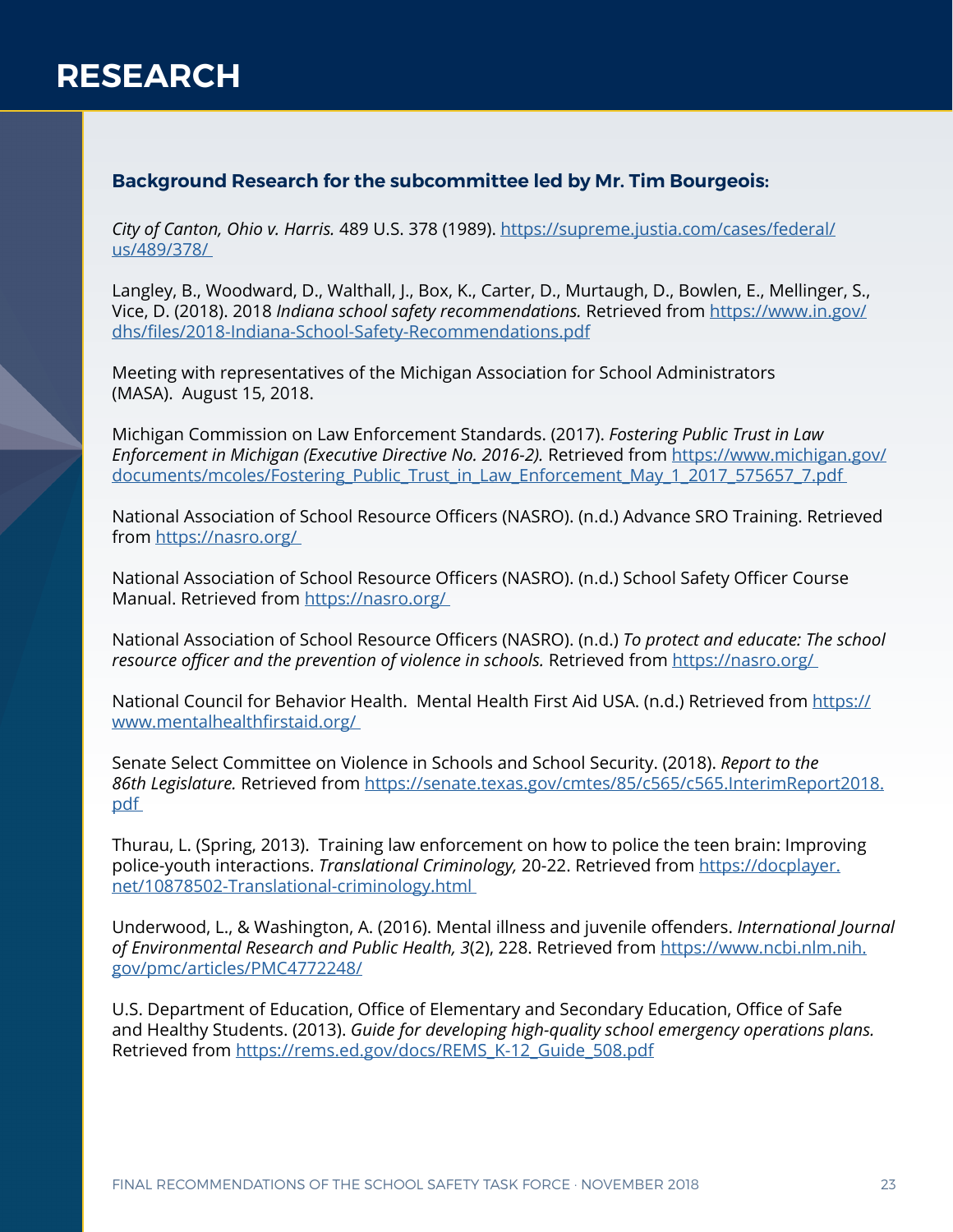U.S. Department of Homeland Security. United States Secret Service. National Threat Assessment Center (2018). *Enhancing school safety using a threat assessment model: An operational guide for preventing targeted school violence.* Retrieved from [https://www.dhs.gov/sites/default/files/](https://www.dhs.gov/sites/default/files/publications/18_0711_USSS_NTAC-Enhancing-School-Safety-Guide.pdf) [publications/18\\_0711\\_USSS\\_NTAC-Enhancing-School-Safety-Guide.pdf](https://www.dhs.gov/sites/default/files/publications/18_0711_USSS_NTAC-Enhancing-School-Safety-Guide.pdf)

U.S. Department of Justice, Office of Community Oriented Policing Services. (2017). *Fact sheet: FY2017 cops hiring program school resource officer mandatory training.* Retrieved from [https://](https://cops.usdoj.gov/pdf/2017AwardDocs/chp/SRO_Mandatory_Training_Fact_Sheet.pdf ) [cops.usdoj.gov/pdf/2017AwardDocs/chp/SRO\\_Mandatory\\_Training\\_Fact\\_Sheet.pdf](https://cops.usdoj.gov/pdf/2017AwardDocs/chp/SRO_Mandatory_Training_Fact_Sheet.pdf ) 

U.S. Department of Justice, Office of Community Oriented Policing Services. (n.d.) *Supporting safe schools.* Retrieved from [https://cops.usdoj.gov/supportingsafeschools](https://cops.usdoj.gov/supportingsafeschools ) 

### **Background Research for the subcommittee led by Insp. Troy Allen:**

Kentucky Center for School Safety, Resource Center, Murray State University, College of Education and Human Services. *Handout: S.T.O.P.! (Safety Tipline Online Prevention).* Murray, KY: Author.

[M](https://www.safeoregon.com  )illette, D. (2018). 2017-2018 *quarterly data report.* Retrieved from [https://www.safeoregon.com](https://www.safeoregon.com  )

Safe 2 Tell Colorado. (n.d.). *State briefing document.* Colorado: Colorado Office of the Attorney General.

Safe 2 Tell Colorado. (May, 2018). *Data report (720-508-6800).* Retrieved from [https://www.](https://www.safe2tellco.org) [safe2tellco.org](https://www.safe2tellco.org)

Safe 2 Tell Wyoming. (May, 2018). *Data report.* Retrieved from <https://www.safe2tellwy.org>

Safe 2 Tell Wyoming. (n.d.). *State briefing document.* Wyoming: Author.

### **Background Research for the subcommittee led by Ms. Nancy Vreibel:**

National Center on Safe Supportive Learning Environments (NCSSLE). Retrieved from [www.](http://www.safesupportivelearning.ed.gov ) [safesupportivelearning.ed.gov](http://www.safesupportivelearning.ed.gov ) 

Michigan Profile for Healthy Youth survey. Retrieved from www.michigan.gov/miphy

Every Student Succeeds Act: Why School Climate Should Be One of Your Indicators. Retrieved from [www.pbis.org](http://www.pbis.org  ) 

National School Climate Center, [www.schoolclimate.org](http://www.schoolclimate.org ) 

National Center on Safe Supportive Learning Environments, [www.safesupportivelearning.ed.gov](http://www.safesupportivelearning.ed.gov)

The MDE Practice Profile for Multi-Tiered System of Supports, Version 4.5, 2018. Retrieved from [www.michigan.gov/MTSS](http://www.michigan.gov/MTSS )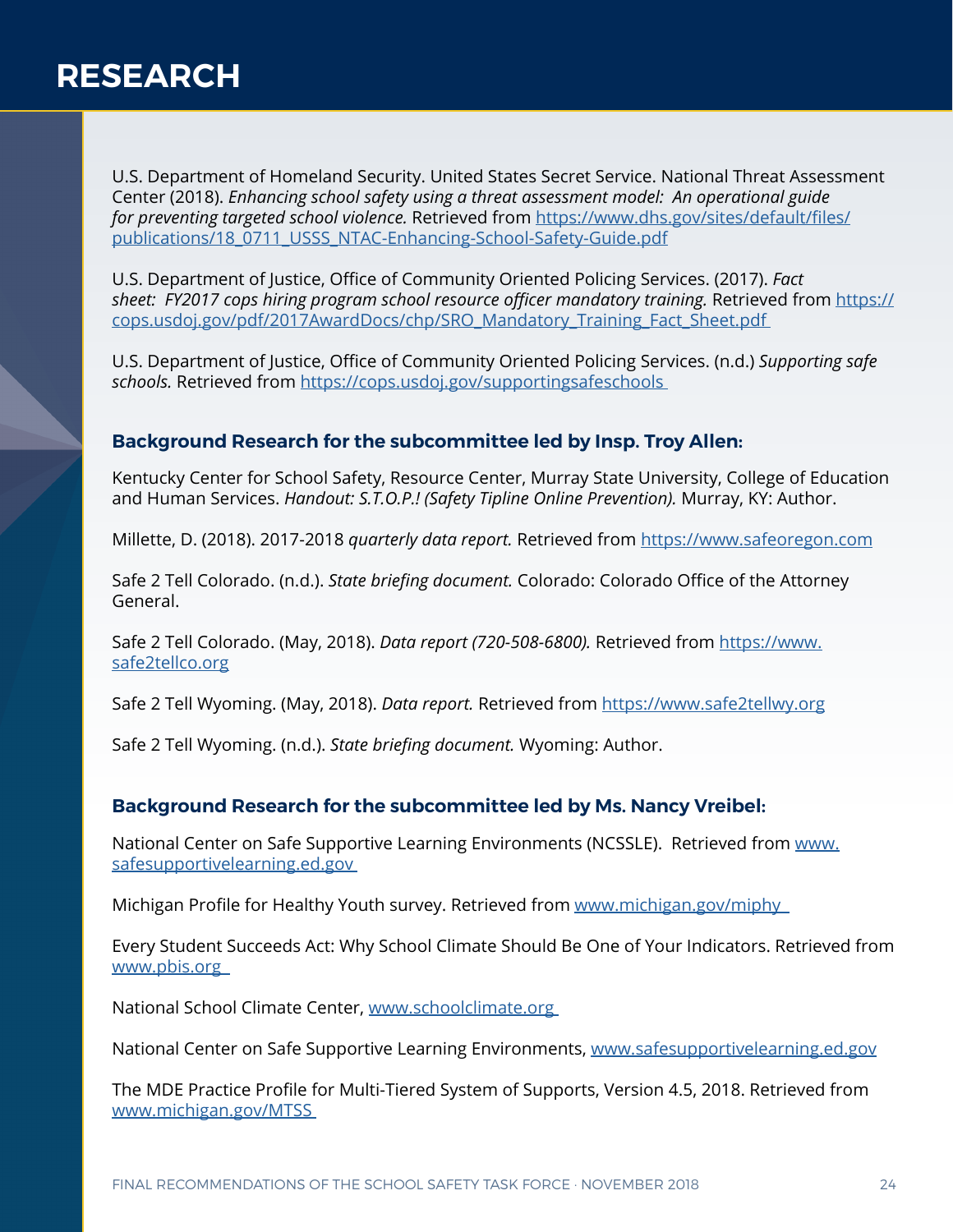Center for Positive Behavioral Interventions and Support, 2018. Retrieved from [www.pbis.org](http://www.pbis.org )

Michigan's Integrated Behavior and Learning Support Initiative (MIBLSI). Retrieved from [www.](http://www.miblsi.org ) [miblsi.org](http://www.miblsi.org ) 

The Collaborative for Academic, Social, and Emotional Learning (CASEL). Retrieved from [www.](http://www.casel.org ) [casel.org](http://www.casel.org ) 

Teaching SEL competencies within a PBIS framework. Retrieved from [www.pbis.org](http://www.pbis.org )

Michigan Department of Education's SEL resources. Retrieved from [www.michigan.gov/](http://www.michigan.gov/schoolmentalhealth  ) [schoolmentalhealth](http://www.michigan.gov/schoolmentalhealth  ) 

Now Is the Time Technical Assistance Center, Substance Abuse and Mental Health Services Administration, 2016. Retrieved from [http://tinyurl.com/NITT-MH-academics](http://tinyurl.com/NITT-MH-academics )

Advancing Education Effectiveness: Interconnecting School Mental Health and School-wide Positive Behavior Support, Edited by Susan Barrett, Lucille Eber, & Mark Weist. Retrieved from [www.pbis.org/school/school-mental-health/interconnected-systems](http://www.pbis.org/school/school-mental-health/interconnected-systems ) 

The Center for School Mental Health (CSMH). Retrieved from [www.csmh.umaryland.edu](http://www.csmh.umaryland.edu ) 

The Center for Mental Health in Schools & Student/Learning Supports. Retrieved from [www.smhp.](http://www.smhp.psych.ucla.edu) [psych.ucla.edu](http://www.smhp.psych.ucla.edu)

Integrating Mental Health in Schools Toolkit. Retrieved from [www.michigan.gov/](http://www.michigan.gov/schoolmentalhealthtoolkit ) [schoolmentalhealthtoolkit](http://www.michigan.gov/schoolmentalhealthtoolkit ) 

The National Alliance on Mental Illness, 2018. Retrieved from [www.nami.org](http://www.nami.org)

Mental health screening tools. Retrieved from [https://www.integration.samhsa.gov/clinical](https://www.integration.samhsa.gov/clinical-practice/screening-tools)[practice/screening-tools](https://www.integration.samhsa.gov/clinical-practice/screening-tools)

School Mental Health Referral Pathways (SMHRP) Toolkit, U.S. Substance Abuse and Mental Health Services Administration (SAMHSA), 2015. Retrieved from [https://knowledge.samhsa.gov/](https://knowledge.samhsa.gov/resources/school-mental-health-referral-pathways-toolkit ) [resources/school-mental-health-referral-pathways-toolkit](https://knowledge.samhsa.gov/resources/school-mental-health-referral-pathways-toolkit ) 

School mental health referral pathways. Retrieved from [www.knowledge.samhsa.gov/resources/](http://www.knowledge.samhsa.gov/resources/school-mental-health-referral-pathways-toolkit ) [school-mental-health-referral-pathways-toolkit](http://www.knowledge.samhsa.gov/resources/school-mental-health-referral-pathways-toolkit ) 

Understanding Anxiety in Children and Teens, 2018 Children's Mental Health Report. Retrieved from [www.childmind.org](http://www.childmind.org ) 

Suicide prevention. Retrieved from [www.sprc.org/news/suicide-prevention-resources-schools](http://www.sprc.org/news/suicide-prevention-resources-schools  )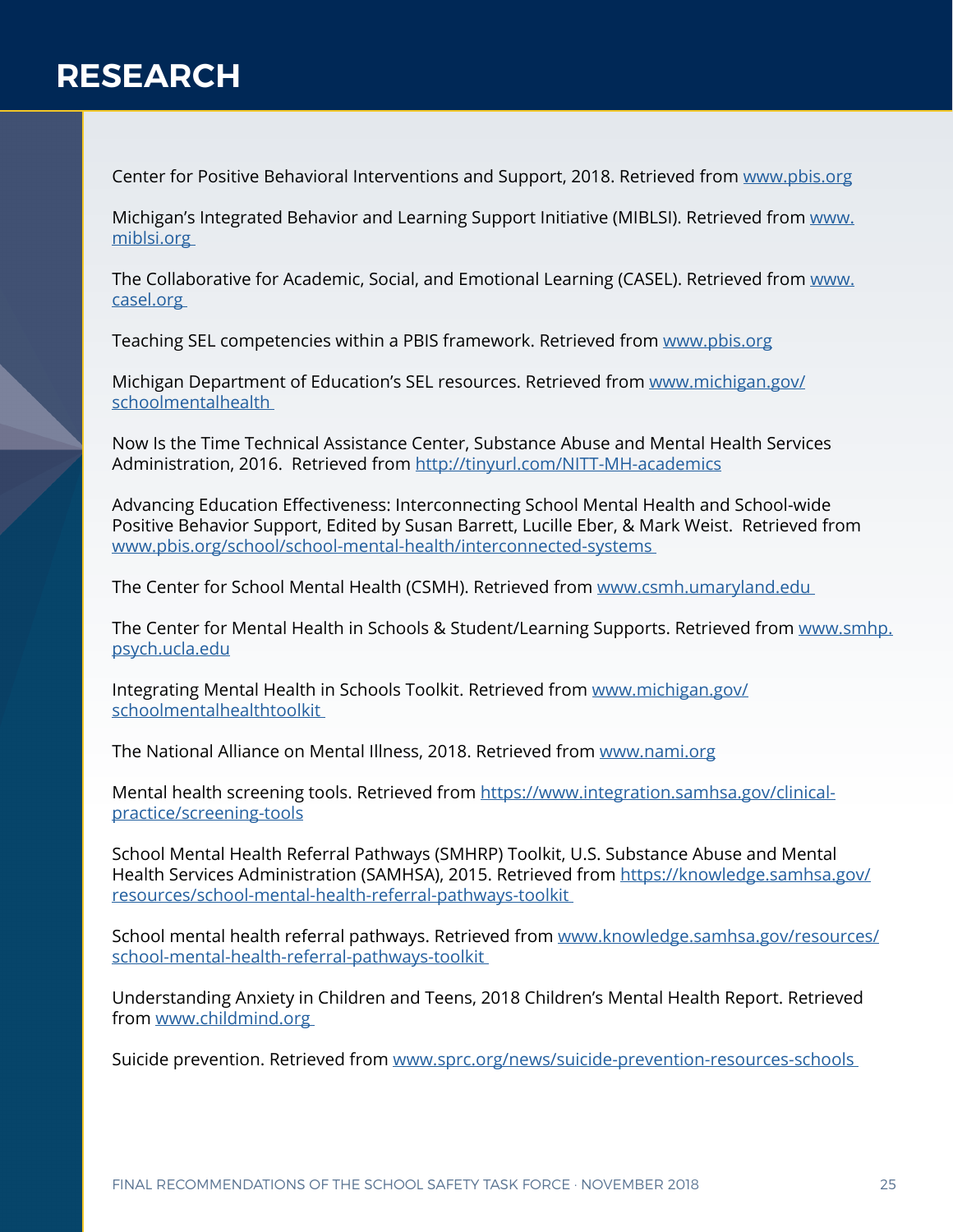Screening and Assessment for Suicide Prevention: Tools and Procedures for Risk Identification among Juvenile Justice Youth (not just for juvenile justice youth). Retrieved from [http://www.nysap.](http://www.nysap.us/JJ-6_Screening_Assess_508.pdf   ) us/JJ-6 Screening Assess 508.pdf

Substance abuse prevention. Retrieved from [www.drugabuse.gov/parents-educators](http://www.drugabuse.gov/parents-educators  ) 

Bullying and cyberbullying prevention. Retrieved from [www.StopBullying.gov](http://www.StopBullying.gov)

The National Child Traumatic Stress Network (NCTSN). Retrieved from [www.nctsn.org](http://www.nctsn.org)

Trauma sensitive schools. Retrieved from [www.traumasensitiveschools.org](http://www.traumasensitiveschools.org ) 

National Center on Safe Supportive Learning Environments (NCSSLE), Trauma-Sensitive Schools Training Package. Retrieved from [www.safesupportivelearning.ed.gov/trauma-sensitive-schools](http://www.safesupportivelearning.ed.gov/trauma-sensitive-schools-training-package   )[training-package](http://www.safesupportivelearning.ed.gov/trauma-sensitive-schools-training-package   ) 

Trauma and toxic stress. Retrieved from [www.michigan.gov/traumatoxicstress](http://www.michigan.gov/traumatoxicstress  ) 

Handle With Care. Retrieved from [http://handlewithcaremi.org](http://handlewithcaremi.org  ) 

Mental Health First Aid. Retrieved from [www.mentalhealthfirstaid.org/cs/take-a-course/find-a](http://www.mentalhealthfirstaid.org/cs/take-a-course/find-a-course/  )[course/](http://www.mentalhealthfirstaid.org/cs/take-a-course/find-a-course/  ) 

For additional information about resources and training opportunities for educators offered by the State of Michigan, please visit [www.michigan.gov/schoolmentalhealth](http://www.michigan.gov/schoolmentalhealth ) or [www.michigan.gov/](http://www.michigan.gov/traumatoxicstress) [traumatoxicstress](http://www.michigan.gov/traumatoxicstress)

For additional information about effective procedures to assess threats including establishing district-wide policies and procedures, creating interdisciplinary assessment teams, and educating the school community, please visit the National Association of School Psychologists (NASP), [www.](http://www.nasponline.org ) [nasponline.org](http://www.nasponline.org )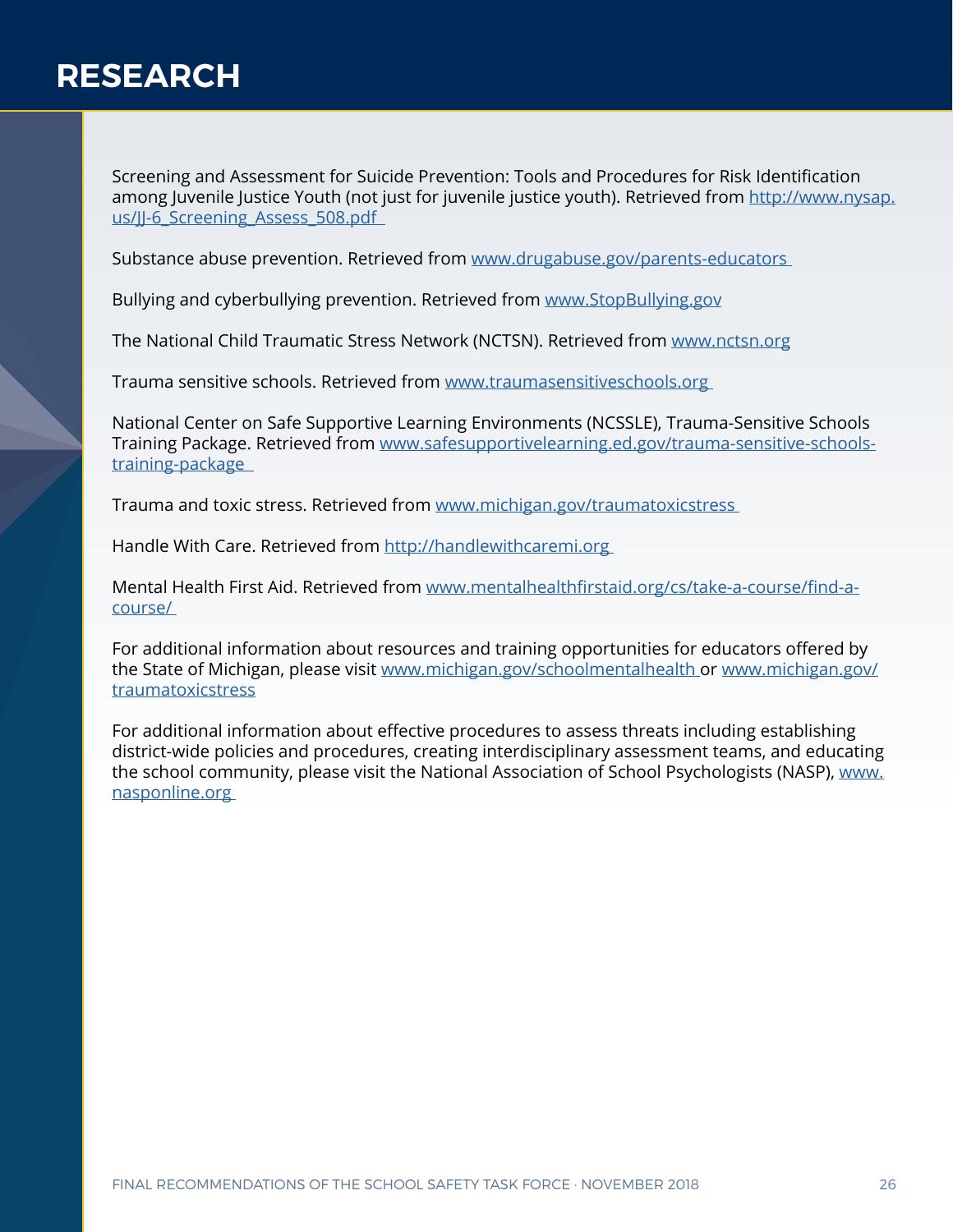Prepared by Brent Klein, Michigan State University, September 12, 2018.

Search Engine Criteria:

- Web of Science
- Topic: School Shoot\*
- Time: 1998 2018
- English Language Only
- Articles & Books Only
- Empirical Studies Only
- 1,294 articles reviewed
- Of those, 26 of the more systematic and rigorous studies selected for this brief

# PURPOSE:

To summarize key findings from twenty years of empirical research on the characteristics of school shootings in the United States. This brief is divided into five substantive sections, including an overview of school violence in the U.S., temporal trends in school shootings, geographic context of school shootings, school shooting characteristics, and promising practices for prevention. Sources can be found in the references section.

No single, agreed-upon definition of school shootings exists in the literature. Empirical research on the subject is similarly limited and largely unscientific. Presented here are the key results from the few rigorous scientific studies of school shootings occurring on grade K-12 school grounds in the U.S. Studies demonstrating systematic data collection and analysis are given priority and summarized in this brief.

Given the shortcomings of prior research, caution must be observed when interpreting these findings. The extant research is best characterized as "exploratory," thus making it impossible to reach concrete inferences about the causes of school shootings. Even within the more rigorous empirical literature there is significant variability across studies and data-sets. The following, therefore, is only intended to synthesize the main findings from past research to provide the task force with a framework for making evidence-based decisions.

# OVERVIEW OF SCHOOL VIOLENCE IN THE U.S.

- Historically, violence in American schools is rare and school shootings in particular are even rarer events.
- CDC estimates that average yearly school homicides including fatal shootings, stabbings, beatings, and strangulations – occur at less than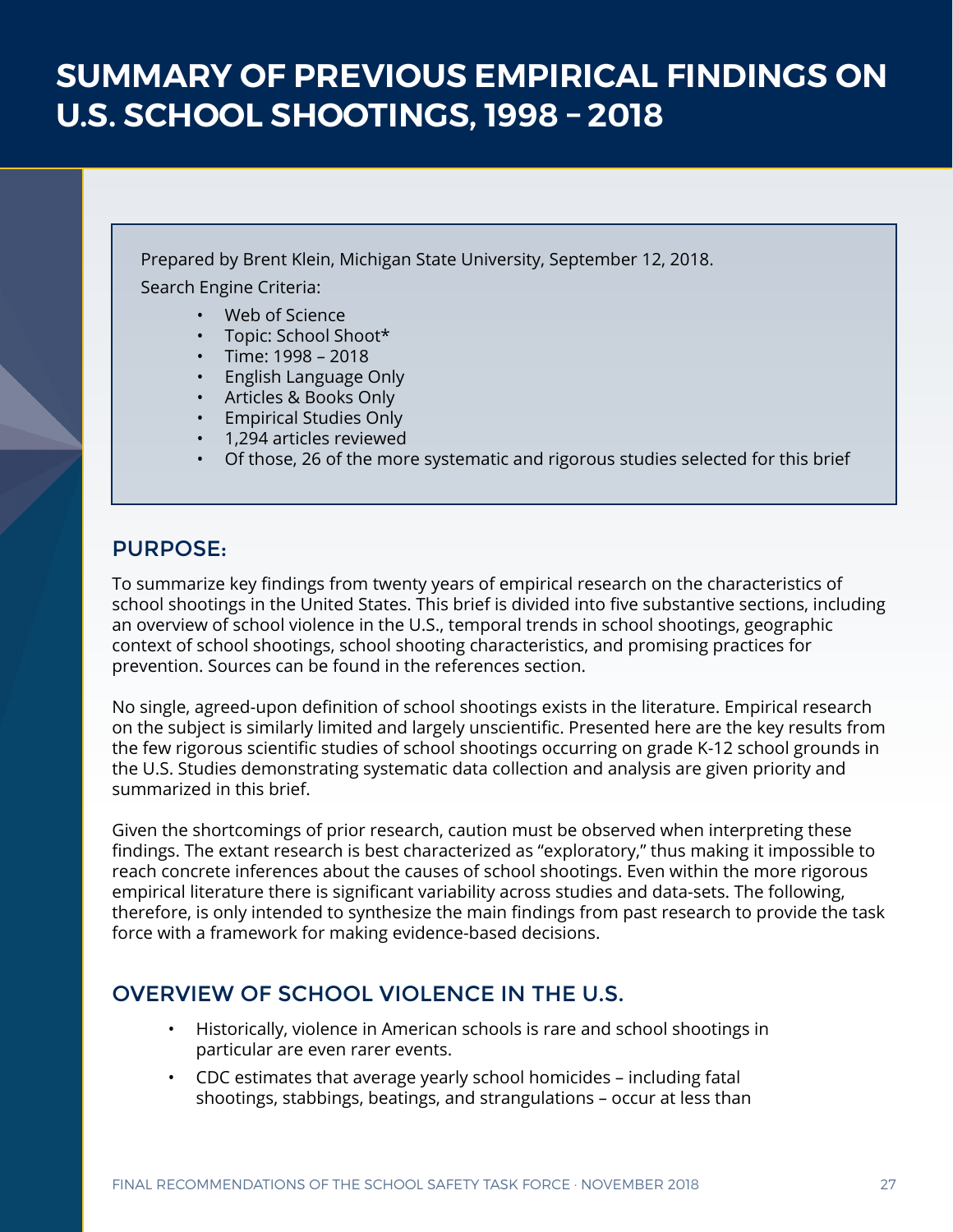one per 100,000 students, the majority of which are fatal shootings.<sup>1,2</sup>

- Most school associated homicides involve only one victim, but there is some evidence that multiple victim school homicides have increased over time.<sup>1,2</sup> These estimates, however, do not isolate school shooting incidents.
- Accounting only for fatal and not-fatal school shootings specifically (not overall homicides), the evidence indicates these events have not become deadlier over time since 1990.<sup>3</sup>

# ANNUAL NUMBER OF SCHOOL SHOOTINGS, 1990-2015

Source: Pah et al. (2017)

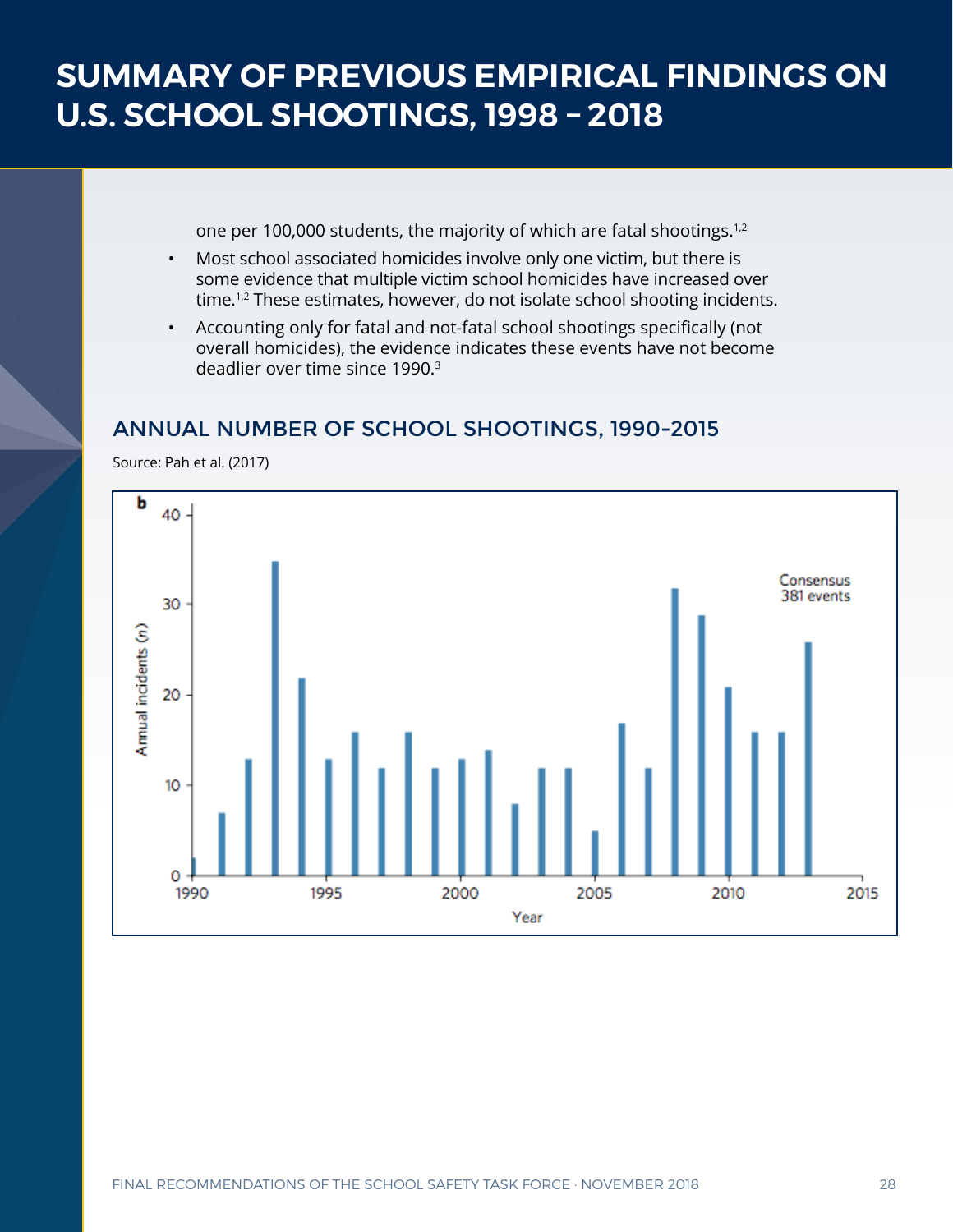# GEOGRAPHIC CONTEXT OF SCHOOL SHOOTINGS

- U.S. Context (average):<sup>3</sup>
	- 67% Urban
	- 26% Suburban
	- 7% Rural
- Multiple casualty and/or rampage school shootings (and homicides) often occur in rural or suburban communities.4,5,6,7
- School shootings in urban areas, which constitute the majority of events, $2,3,6$  may occur within hotspots of neighborhood gun violence.<sup>8</sup>
- Some evidence shows that shootings occurring in urban vs. suburban/ rural areas involve unique processes.4,5

# SCHOOL SHOOTING INCIDENT CHARACTERISTICS

- Targeted shootings i.e., the shooter intends to harm a specific person are the most common.3,6,10
- Suicide, rampage, gang, random, accidental, and other (not defined in the literature) shooting types are less common.<sup>3</sup>
- Most shooters are young, non-White males. 2,5,6,9,10
- However, rampage and multiple casualty shooters tend to be White males.7,11,12,13
- Rampage/mass shooters often communicate plans before attacks.17,18 It is unclear if all shooters do the same, but some evidence indicates they do.<sup>2</sup>
- The risk of a school shooting occurring increases within the weeks following a similar event in the U.S.<sup>14,15</sup>
- The risk of school homicides, including shootings, is highest at the beginning of each semester.<sup>16</sup>
- Most school homicides, including shootings, occur at the start of the school day, lunch period, and after school.<sup>2</sup>
- No single profile of a shooter exists<sup>19</sup> and the current research is not sufficiently developed to identify scientific risk factors and predictive behavioral patterns of shootings.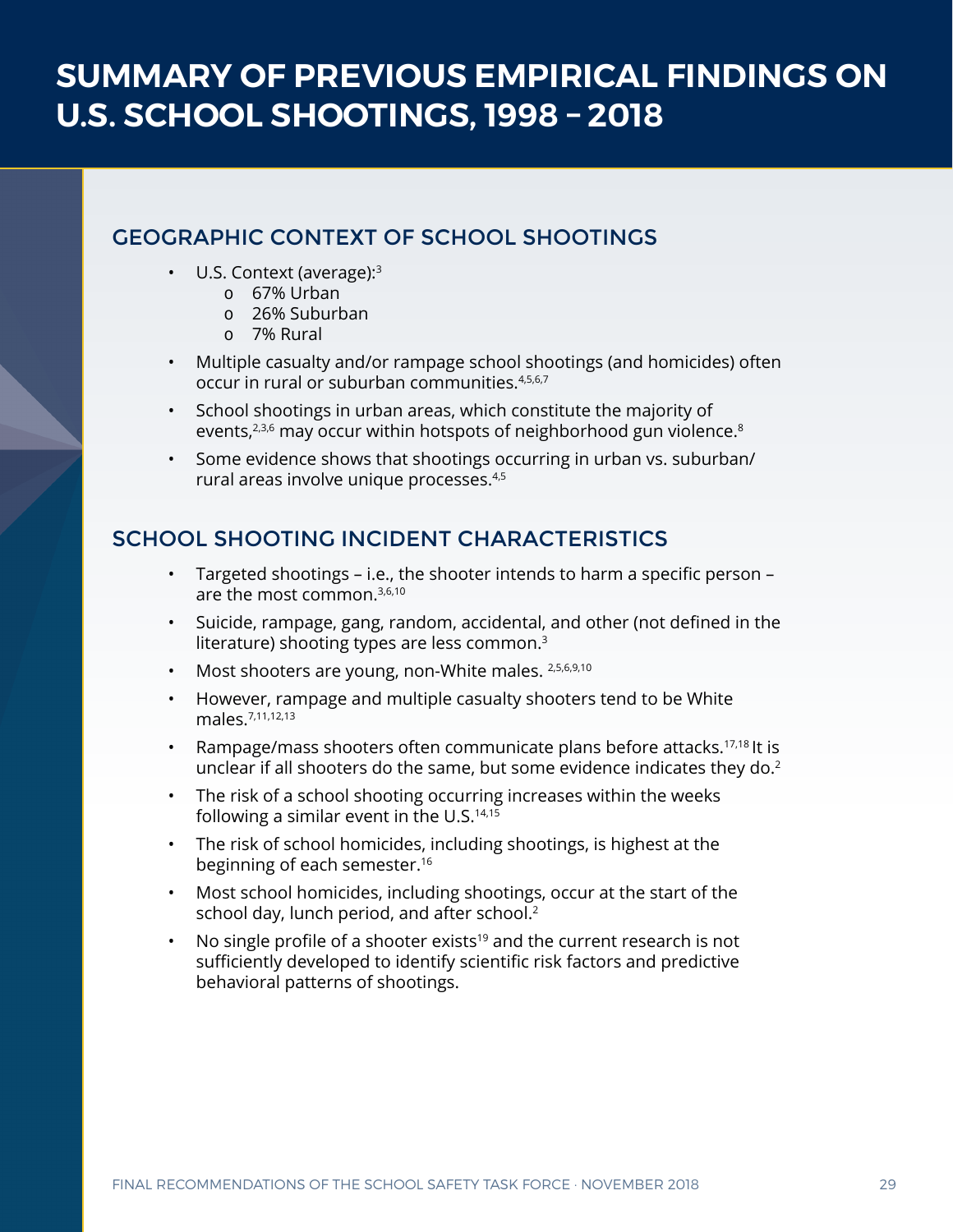# SOME PROMISING PRACTICES FOR SCHOOL VIOLENCE PREVENTION

- **• Promising:** Threat assessment that is dynamic, step-by-step, and emphasizes contextual processes.<sup>19,20,21,25</sup>
- **• Promising:** School policies that foster social cohesion, collaborative (compared to competition) learning, mutual student-faculty respect, bystander accountability, and community support.<sup>17,18,22,23</sup>
- **• Promising:** School-based self-control, empathy, and conflict-resolution training for at-risk youth.<sup>24</sup>
- **• Mixed evidence:** The impact of SROs (some positive evidence) and target hardening on school violence reduction; however, few empirical evaluations to date have been conducted.25,26

**Note:** Rarer forms of violence, like school shootings, involve more complex underlying causes. Thus, dynamic and multifaceted prevention strategies that take into account the specific characteristics and needs of the student, school, and community are needed.

## **Key References Cited**

1. Centers for Disease Control (CDC). (2008). School-associated student homicides—United States, 1992–2006. [https://www.cdc.gov/mmwr/preview/mmwrhtml/mm5702a1.htm](https://www.cdc.gov/mmwr/preview/mmwrhtml/mm5702a1.htm )

2. Anderson, M., Kaufman, J., Simon, T. R., Barrios, L., Paulozzi, L., Ryan, G., Hammond, R., Modzelski, W., Feucht, T., Potter, L., & School-Associated Violent Deaths Study Group. (2001). School-associated violent deaths in the United States, 1994-1999. *Jama,* 286(21), 2695-2702.

3. Pah, A. R., Hagan, J., Jennings, A. L., Jain, A., Albrecht, K., Hockenberry, A. J., & Amaral, L. A. N. (2017). Economic insecurity and the rise in gun violence at US schools. *Nature Human Behaviour*, 1(2), 0040, 1-6.

• See also supplemental .pdf data file at [https://media.nature.com/original/natureassets/](https://media.nature.com/original/natureassets/nathumbehav/2017/s41562-016-0040/extref/s41562-016-0040-s1.pdf) [nathumbehav/2017/s41562-016-0040/extref/s41562-016-0040-s1.pdf](https://media.nature.com/original/natureassets/nathumbehav/2017/s41562-016-0040/extref/s41562-016-0040-s1.pdf)

4. Moore, M. H., Petrie, C., Braga, A., & McLaughlin, B. (2003). *Deadly lessons: Understanding lethal school violence: Case studies of School Violence Committee*. Washington, DC: NAP.

5. Kaufman, J. M., Hall, J. E., & Zagura, M. (2012). Sex, race/ethnicity, and context in schoolassociated student homicides. *Journal of interpersonal violence, 27*(12), 2373-2390.

6. Shultz, J. M., Cohen, A. M., Muschert, G. W., & Flores de Apodaca, R. (2013). Fatal school shootings and the epidemiological context of firearm mortality in the United States. *Disaster health, 1*(2), 84-101.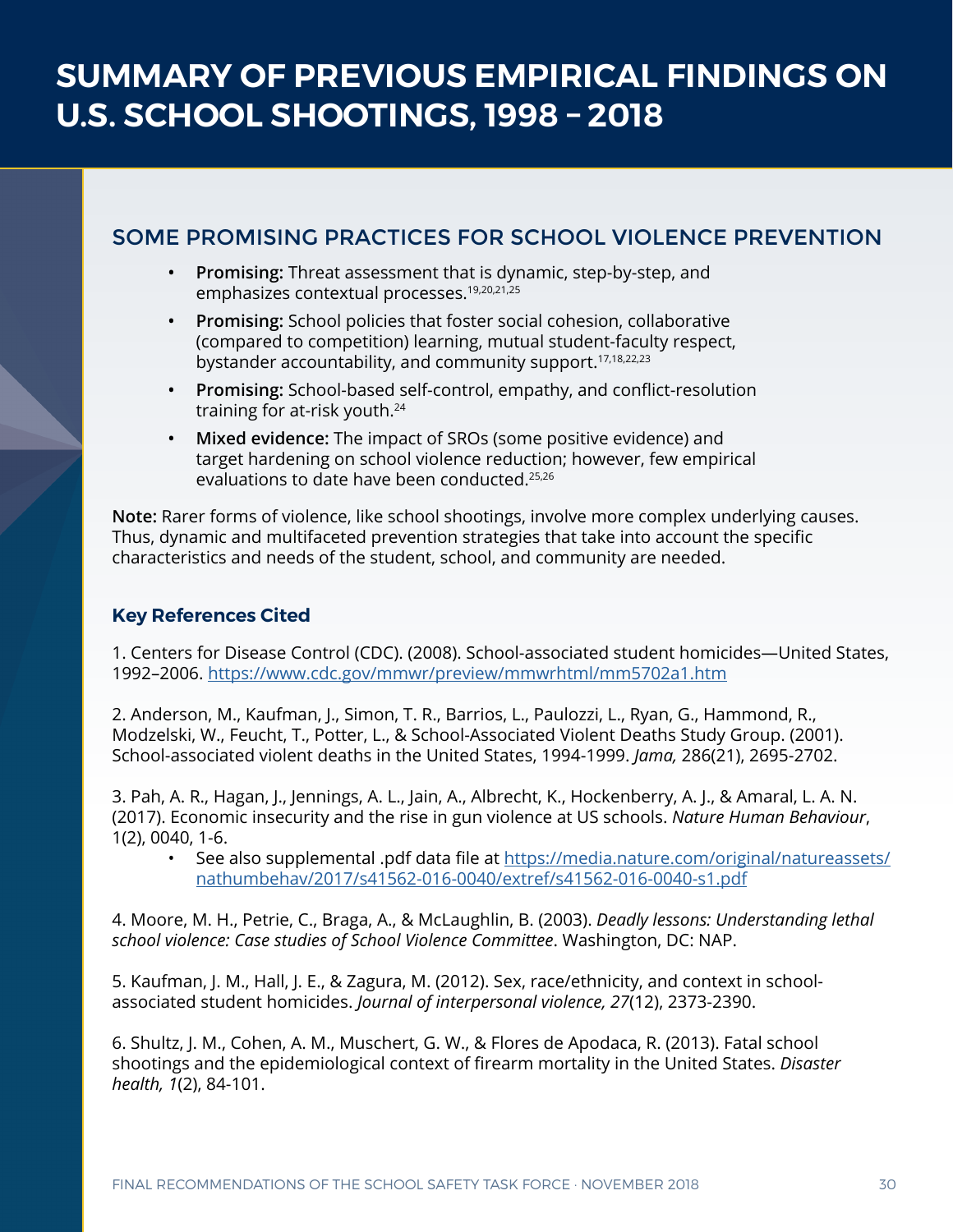7. Newman, K. S., Fox, C., Roth, W., Mehta, J., & Harding, D. (2004). *Rampage: The social roots of school shootings.* New York: Basic Books.

8. Barboza, G. (2018). A secondary spatial analysis of gun violence near Boston schools: a public health approach. *Journal of urban health, 95*(3), 344-360.

9. Hagan, J., Hirschfield, P., & Shedd, C. (2002). First and last words: Apprehending the social and legal facts of an urban high school shooting. *Sociological methods & research, 31*(2), 218-254.

10. Kalesan, B., Lagast, K., Villarreal, M., Pino, E., Fagan, J., & Galea, S. (2017). School shootings during 2013–2015 in the USA. *Injury prevention, 23*(5), 321-327.

11. Agnich, L. E. (2015). A comparative analysis of attempted and completed school-based mass murder attacks. *American Journal of Criminal Justice, 40*(1), 1-22.

12. Rocque, M. (2012). Exploring school rampage shootings: Research, theory, and policy. *The Social Science Journal, 49*(3), 304-313.

- Review article, non-empirical. Article is based on less systematic and rigorous research
- 13. Muschert, G. W. (2007). Research in school shootings. *Sociology Compass, 1*(1), 60-80. • Review article, non-empirical. Article is based on less systematic and rigorous research

14. Towers, S., Gomez-Lievano, A., Khan, M., Mubayi, A., & Castillo-Chavez, C. (2015). Contagion in mass killings and school shootings. *PLoS one, 10*(7), e0117259.

15. Kissner, J. (2016). Are active shootings temporally contagious? An empirical assessment. *Journal of Police and Criminal Psychology, 31*(1), 48-58.

16. Centers for Disease Control and Prevention. (2001). Temporal variations in school-associated student homicide and suicide events--United States, 1992-1999. *MMWR: Morbidity and mortality weekly report, 50*(31), 657-660.

17. Madfis, E. (2014). Averting school rampage: Student intervention amid a persistent code of silence. *Youth Violence and Juvenile Justice, 12*(3), 229-249.

18. Daniels, J. A., Volungis, A., Pshenishny, E., Gandhi, P., Winkler, A., Cramer, D. P., & Bradley, M. C. (2010). A qualitative investigation of averted school shooting rampages. *The Counseling Psychologist, 38*(1), 69-95.